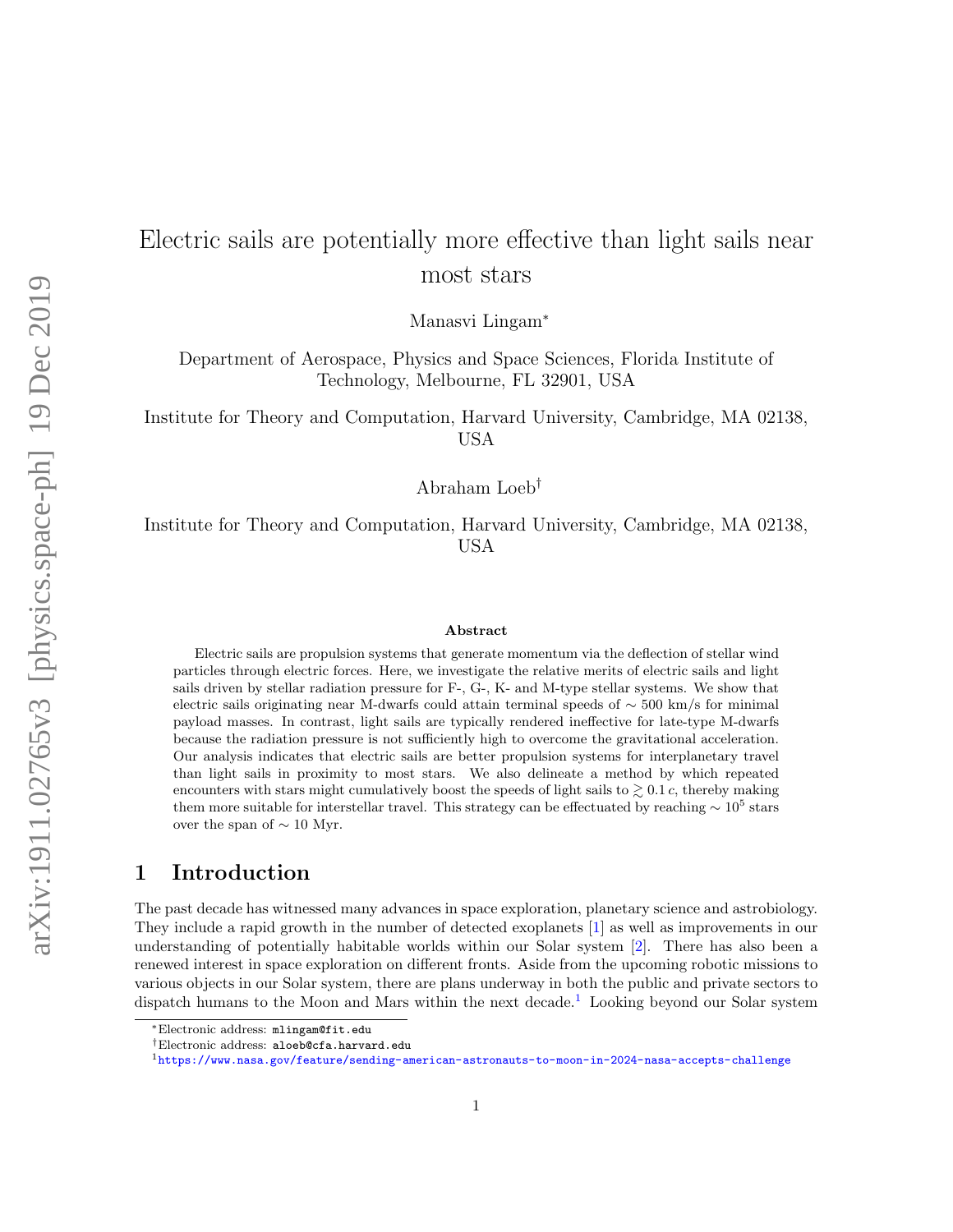neighborhood, the ambitious goal of the recently initiated Breakthrough Starshot project is to send a gram-scale spacecraft to Proxima Centauri at the speed of  $0.2 c$  $0.2 c$  $0.2 c$  [\[3;](#page-14-2) [4;](#page-14-3) [5;](#page-14-4) [6\]](#page-14-5).<sup>2</sup>

Space exploration has been argued to confer a number of concrete and intangible benefits in the context of both interplanetary and interstellar travel [\[7;](#page-14-6) [8\]](#page-14-7). There has been much debate as to which propulsion systems are well-suited for space exploration, especially of the interstellar kind [\[9;](#page-14-8) [10;](#page-14-9) [11\]](#page-15-0). Due to the constraints imposed by the rocket equation, the focus has been increasingly shifting toward propulsion systems that do not have to carry their fuel onboard the spacecraft. The best known examples in this category are light sails propelled by electromagnetic radiation, either derived from the host star (i.e., black body radiation) or using laser arrays [\[12;](#page-15-1) [13;](#page-15-2) [14\]](#page-15-3). Over the past few decades, however, promising alternatives such as magnetic sails [\[15\]](#page-15-4) and electric sails [\[16\]](#page-15-5) have been formulated.

In this paper, we address the characteristics of electric sails and light sails powered by stars as a function of stellar parameters (mass and rotation rate). Although ignored here, the effectiveness of magnetic sails might be comparable to electric sails in certain respects [\[17\]](#page-15-6). Broadly speaking, the electric sail propulsion system relies upon electric forces (distributed over a wire mesh) to deflect stellar wind protons, and this process consequently imparts momentum to the spacecraft and accelerates it in the direction of the wind. The concept of electric sails was first elucidated by Ref. [\[16\]](#page-15-5) and this field has progressed on both the experimental and theoretical fronts in the ensuing years [\[18;](#page-15-7) [19;](#page-15-8) [20;](#page-15-9) [21;](#page-15-10) [22;](#page-15-11) [23\]](#page-15-12).

The outline of the paper is as follows. We begin by describing how the basic features of electric sails are regulated by stellar parameters in Sec. [2.](#page-1-1) We follow this up in Sec. [3](#page-8-0) by comparing the characteristics of electric sails and light sails for stars of different masses. We also describe how electric sails may enable the attainment of relativistic speeds and how they can be utilized for interstellar travel and exploration. Finally, we summarize our central conclusions in Sec. [4.](#page-13-0)

# <span id="page-1-1"></span>2 Deploying electric sails near other stars

We will commence our analysis by exploring how the basic characteristics of electric sails are dependent on the properties of their host star.

### 2.1 Preliminary considerations

We begin by introducing some essential nomenclature. The distance from the star where the stellar flux equals the solar flux incident upon the Earth is denoted by  $d_{\star}$ . In terms of the stellar luminosity  $(L_{\star})$ , it is thus given by

<span id="page-1-2"></span>
$$
d_{\star} = 1 \,\mathrm{AU} \sqrt{\frac{L_{\star}}{L_{\odot}}},\tag{1}
$$

and we utilize the simple mass-luminosity relationship  $L_{\star} \propto M_{\star}^3$  for low-mass stars with  $M_{\star} \lesssim 2M_{\odot}$ [\[24;](#page-15-13) [25\]](#page-15-14), which allows us to express  $d_{\star}$  in terms of the stellar mass  $(M_{\star})$ . For example, if we consider Proxima Centauri, this scaling yields  $L_{\star} \approx 1.8 \times 10^{-3} L_{\odot}$ , which is very close to  $L_{\star} = 1.55 \times 10^{-3} L_{\odot}$ inferred from observations [\[26\]](#page-16-0).

In this paper, we will posit that technological entities, irrespective of whether they are extraterrestrial technological species or Homo sapiens, may prefer to launch or maneuver interstellar spacecrafts from locations close to  $d_{\star}$ . A similar hypothesis was advanced by Ref. [\[27\]](#page-16-1) while studying the feasibility of chemical propulsion around low-mass stars. There are several reasons as to why  $d_{\star}$  could constitute an optimal choice. First, at distances much closer than  $d<sub>x</sub>$ , the spacecrafts will be subject

<span id="page-1-0"></span> $2$ <https://breakthroughinitiatives.org/initiative/3>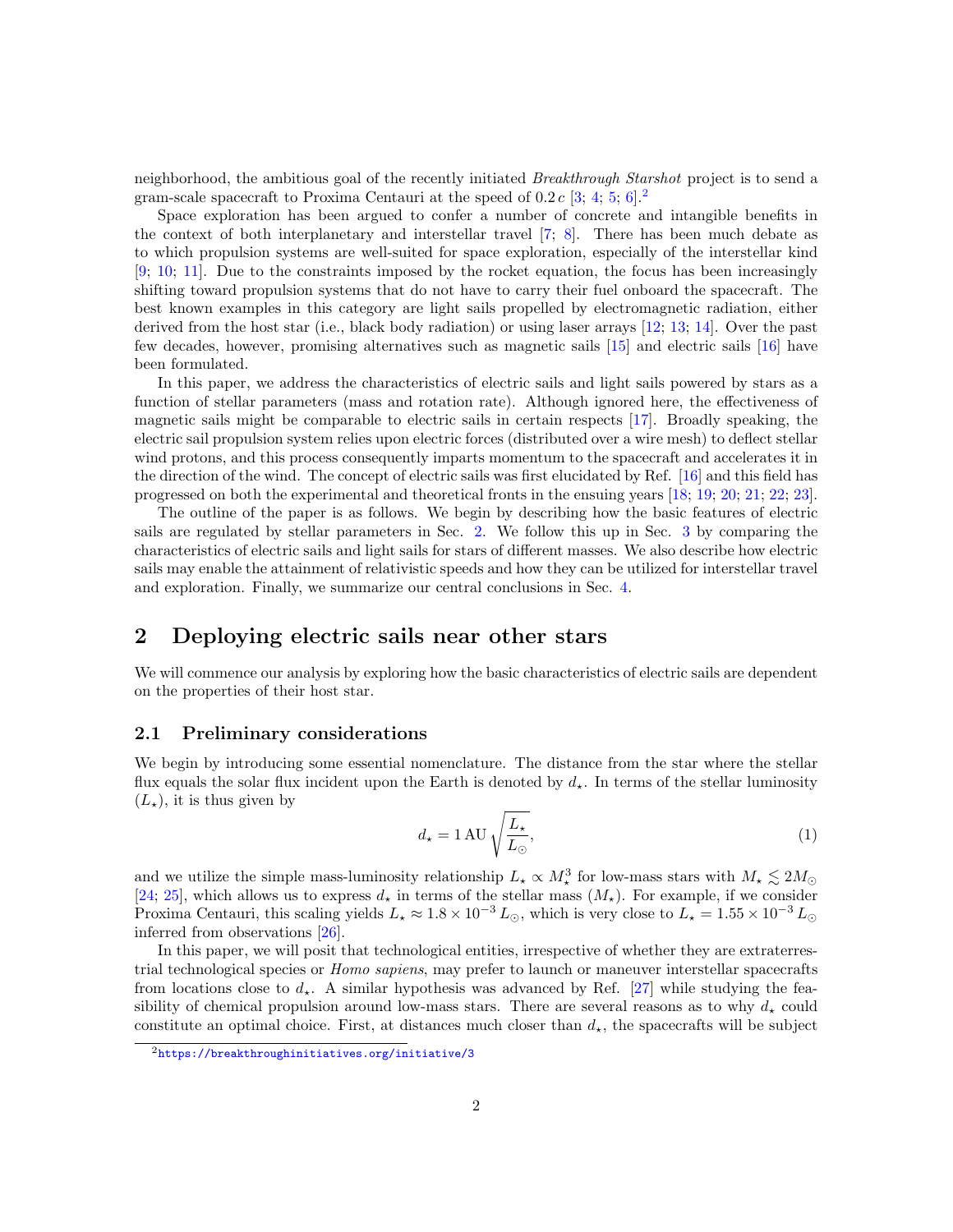

<span id="page-2-0"></span>Figure 1: The ratio of the stellar wind dynamical pressure and the stellar radiation pressure as a function of the stellar mass  $M_{\star}$  (in units of  $M_{\odot}$ ). The horizontal red line corresponds to the scenario wherein the two pressures are equal to one another.

to higher heating as well as more susceptible to deleterious space weather events such as coronal mass ejections. Second, as we shall see later, distances far greater than  $d_{\star}$  will yield weaker accelerations and lower terminal speeds for certain spacecrafts. Lastly, if any exoplanets exist in the habitable zone - which would be situated at distances similar to  $d_{\star}$  [\[28;](#page-16-2) [29;](#page-16-3) [30;](#page-16-4) [31\]](#page-16-5) - they are well-suited to serve as "natural" bases for launching these spacecrafts.

### 2.2 Stellar wind pressure and radiation pressure

Before embarking on our analysis, it is instructive to compare the ratio of the dynamical pressure exerted by the stellar wind  $(P_{wind})$  and the stellar radiation pressure  $(P_{rad})$ . For a spherically symmetric stellar wind, we have

<span id="page-2-1"></span>
$$
\rho = \frac{\dot{M}_{\star}}{4\pi r^2 v},\tag{2}
$$

where  $\dot{M}_{\star}$  is the stellar mass-loss rate, whereas  $\rho$  and v are the mass density and the velocity of the solar wind, respectively, at the distance r. In this paper, we shall consider the deployment of electric (or solar) sails at distances comparable to  $d<sub>+</sub>$  or larger. At such distances, the stellar wind can be assumed to have approximately constant speed [\[32\]](#page-16-6). Furthermore, the value of this asymptotic speed is close to the escape speed from the star [\[33\]](#page-16-7), which coincidentally does not vary greatly across stars [\[34\]](#page-16-8). Hence, we shall hereafter adopt  $v \approx v_0 = 500$  km/s because it lies within a factor of 2 with respect to the observed fast and slow solar wind velocities  $[35; 36]$  $[35; 36]$  $[35; 36]$ , as well as the values of v for the seven TRAPPIST-1 planets [\[37\]](#page-16-11) and Proxima b [\[38\]](#page-17-0) predicted by numerical simulations [\[39;](#page-17-1) [40;](#page-17-2) [41\]](#page-17-3).

With this simplification, we note that the dynamical pressure of the stellar wind is  $P_{wind} = \rho v^2$ ,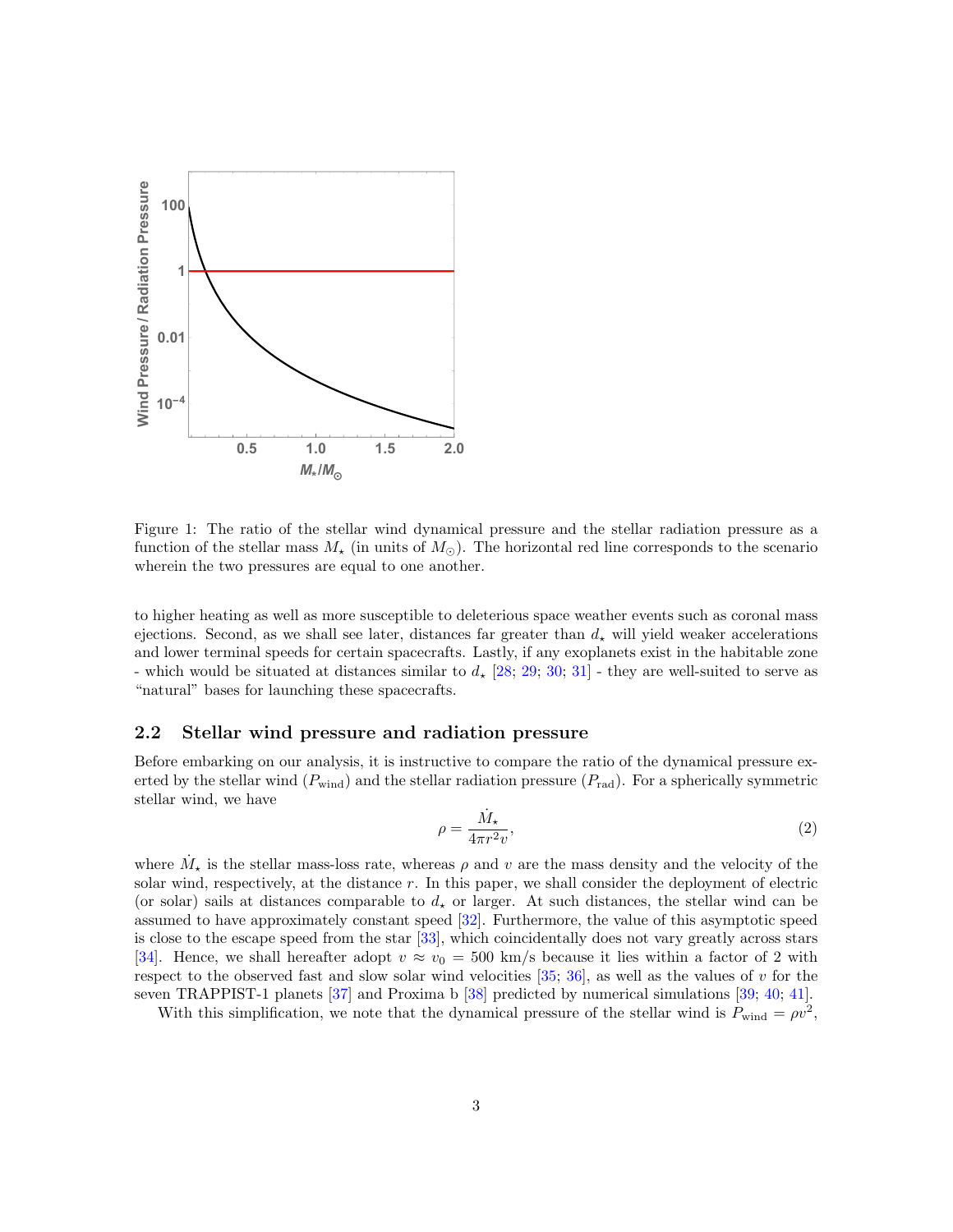whereas the stellar radiation pressure is [\[12\]](#page-15-1):

$$
P_{\rm rad} = \frac{L_{\star}}{4\pi r^2 c}.\tag{3}
$$

Thus, the ratio of these two pressures  $(\delta_P)$  is expressible as

<span id="page-3-1"></span>
$$
\delta_P = \frac{P_{\text{wind}}}{P_{\text{rad}}} \approx \frac{\dot{M}_\star v_0 c}{L_\star}.
$$
\n(4)

In order to complete this expression, we must determine  $\dot{M}_{\star}$  as a function of basic stellar parameters. However, this is not easy to undertake for the following reasons: (i) the stellar mass-loss rate is predicted to change substantially over time  $[42; 43; 44]$  $[42; 43; 44]$  $[42; 43; 44]$  $[42; 43; 44]$  $[42; 43; 44]$ , and (ii) the mass-loss rate scalings for lowand high-mass stars are still subject to debate [\[45;](#page-17-7) [33\]](#page-16-7). In order to address (ii), we will restrict our attention to F-, G-, K- and M-type stars as they collectively constitute over 90% of all stars in the Milky Way [\[46\]](#page-17-8). For these low-mass stars, we will make use of the mass-loss rate obtained via numerical simulations by Ref. [\[47\]](#page-17-9):

<span id="page-3-0"></span>
$$
\frac{\dot{M}_{\star}}{\dot{M}_{\odot}} \approx \left(\frac{\Omega_{\star}}{\Omega_{\odot}}\right)^{1.33} \left(\frac{M_{\star}}{M_{\odot}}\right)^{-1.76},\tag{5}
$$

where  $\dot{M}_{\odot} \approx 2 \times 10^{-14} M_{\odot} \text{ yr}^{-1}$  is the current solar mass-loss rate, while  $\Omega_{\star}$  and  $\Omega_{0}$  denote the rotation rate of the star and the Sun, respectively. Note, however, that  $(5)$  is predicted to be accurate mainly in the range  $0.4 < M_{\star}/M_{\odot} < 1.1$  [\[47\]](#page-17-9).

For late-type M-dwarfs, which are fully convective, the validity of this model is not guaranteed. For instance, if we substitute the parameters for Proxima Centauri (whose mass is  $M_{\star} = 0.12 M_{\odot}$ ) into [\(5\)](#page-3-0), we find that  $\dot{M}_{\star} \approx 5 \dot{M}_{\odot}$  [\[48\]](#page-17-10). This estimate is compatible with the 3  $\sigma$  upper limit of  $\dot{M}_{\star} \approx 14 \dot{M}_{\odot}$  for this star based on X-ray constraints [\[49\]](#page-17-11). On the other hand, numerical simulations of the mass-loss rate have yielded  $\dot{M}_{\star} \approx \dot{M}_{\odot}$  [\[39\]](#page-17-1). It is important to recognize that the presence of  $\Omega_{\star}$  in [\(5\)](#page-3-0) implies that  $\dot{M}_{\star}$  is implicitly dependent on the stellar age because  $\Omega_{\star}$  evolves with time. Moreover, the issue of calculating the time-dependent mass-loss rate is complicated by the fact that active young stars may lose a non-negligible fraction of their mass via coronal mass ejections [\[50;](#page-17-12) [51;](#page-17-13) [52\]](#page-18-0).

In our subsequent analysis, to simplify the inherent complexity, we will adopt  $\Omega_{\star} \sim \Omega_{\odot}$  and assume that [\(5\)](#page-3-0) is applicable over the broader mass range of  $0.075 \leq M_{\star}/M_{\odot} \leq 2$ . Extending this domain to encompass convective M-dwarfs implicitly amounts to supposing that these stars are very active. The assumption concerning the rotation rate implicitly ignores the time-dependent evolution of the rotation rate [\[53;](#page-18-1) [54\]](#page-18-2). In particular, for late-type M-dwarfs that are predicted to have total lifetimes of  $\gtrsim$  1000 Gyr, the mass-loss rates towards the end of their main-sequence stage will be much lower than their present-day values because the mass-loss rate declines sharply over time [\[44;](#page-17-6) [55;](#page-18-3) [56\]](#page-18-4). However, our results are not altered significantly since we are primarily interested in analyzing the prospects for propulsion systems in the past and near-future; a substantial fraction of M-dwarfs in the current epoch exhibit rotation rates not far removed from  $\Omega_{\odot}$  [\[57\]](#page-18-5). We do not therefore tackle the feasibility of different propulsion systems in the cosmic distant future (corresponding to  $\gtrsim 100$  Gyr) because it is impossible to predict technological evolution on such timescales.

After implementing the above scalings, we find that [\(4\)](#page-3-1) reduces to

<span id="page-3-2"></span>
$$
\delta_P \sim 4.9 \times 10^{-4} \left(\frac{M_{\star}}{M_{\odot}}\right)^{-4.76}.\tag{6}
$$

By inverting this expression, it is straightforward to verify that  $\delta_P \gtrsim 1$  is attained when  $M_{\star} \lesssim 0.2 M_{\odot}$ . Thus, for late-type M-dwarfs, it is conceivable that the dynamical pressure from the stellar wind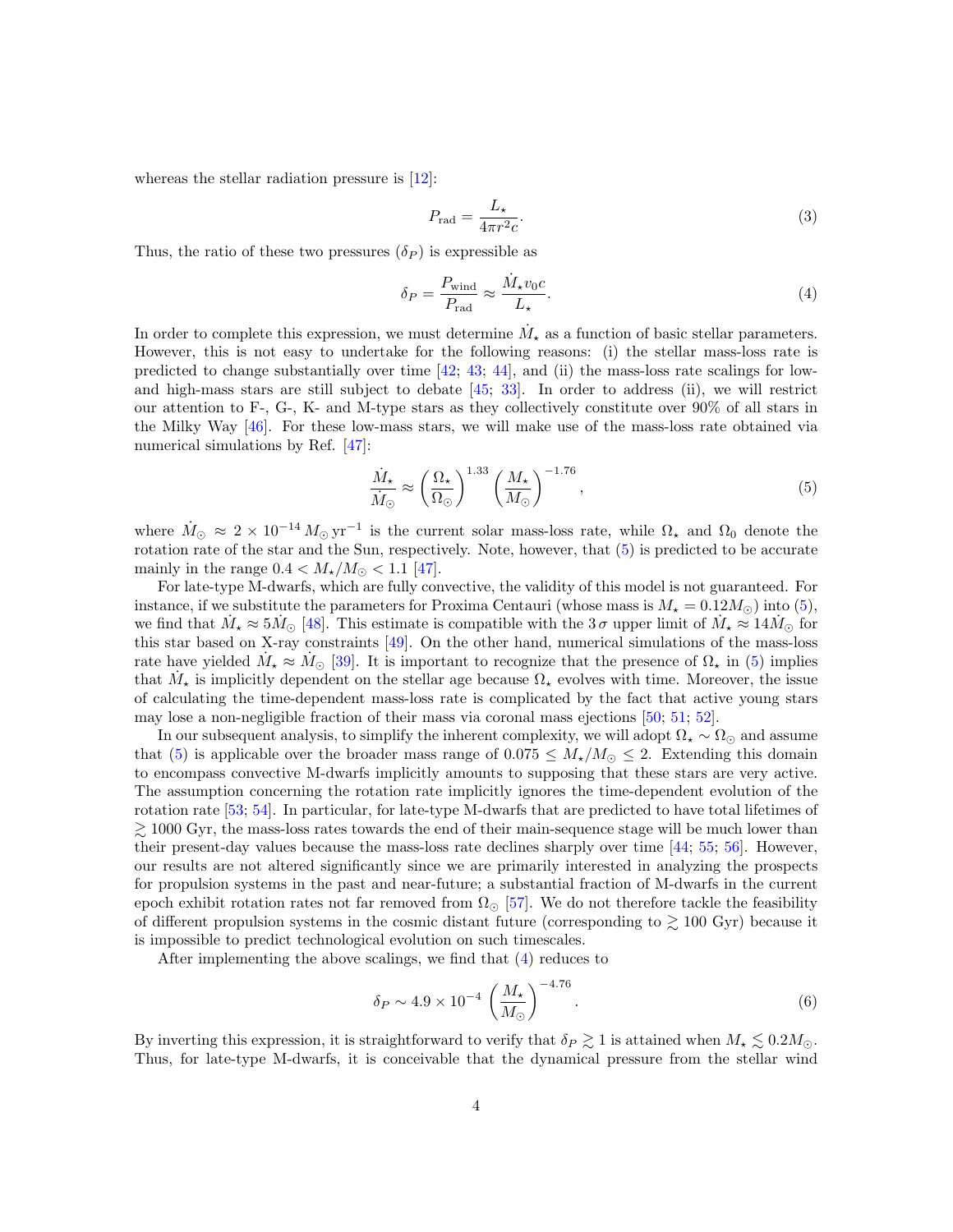exceeds the radiation pressure. Note that [\(6\)](#page-3-2) does not exhibit any dependence on the distance from the star and the stellar age (or equivalently  $\Omega_{\star}$ ) due to the simplifications introduced earlier. We have plotted  $\delta_P$  as a function of  $M_{\star}$  in Fig. [1;](#page-2-0) it is evident that this ratio varies by several orders of magnitude across the stellar mass range studied in this paper. We reiterate that the estimate for  $\delta_P$  is expected to be valid only when the stellar rotation rate is comparable to  $\Omega_{\odot}$ ; it will decline by orders of magnitude (relative to the present-day value) for M-dwarfs approaching the end of their main-sequence lifetime.

#### <span id="page-4-4"></span>2.3 Properties of electric sails

Now, we turn our attention to the feasibility of deploying electric sails for propulsion. The force per unit length  $(dF/dz)$  generated by an electric sail has been estimated by Ref. [\[58\]](#page-18-6) and [\[59\]](#page-18-7) to be

<span id="page-4-1"></span>
$$
\frac{dF}{dz} = \frac{Km_p n v^2 r_0}{\sqrt{\exp\left[\frac{m_p v^2}{eV_0} \ln(r_0/r_w)\right] - 1}},\tag{7}
$$

where  $K \approx 3.09$  is a dimensionless constant determined via numerical simulations,  $m_p$  is the proton mass,  $n$  is the number density of the stellar wind,  $V_0$  is the potential at which the wires comprising the light sail are maintained,  $r_w$  is the wire radius and  $r_0$  is defined as follows:

<span id="page-4-0"></span>
$$
r_0 = 2\sqrt{\frac{\epsilon_0 k_B T_e}{ne^2}},\tag{8}
$$

where  $T_e$  represents the electron temperature of the stellar wind and  $\epsilon_0$  is the permittivity of free space; note that the term inside the square root in [\(8\)](#page-4-0) is the Debye length. As we have chosen to work with the ansatz  $v \approx v_0$ , we see that the factor  $\kappa = m_p v^2/(eV_0)$  in the denominator of [\(7\)](#page-4-1) is independent of the stellar properties. After substituting the appropriate values from Ref. [\[58\]](#page-18-6), it is found that  $\kappa \approx 0.15$ . Given that the denominator in [\(7\)](#page-4-1) is expressible as  $\sqrt{(r_0/r_w)^{\kappa}-1}$ , we see that the dependence on  $r_0$  is rather weak and this factor is close to unity. Hence, in the spirit of Ref. [\[58\]](#page-18-6), we are free to drop this term without much loss of generality.

In order to proceed with our calculations, we must determine how n and  $T_e$  scale with the distance from the star and the stellar mass. With regards to the former, we observe that  $n \propto \rho$  and make use of [\(2\)](#page-2-1), [\(5\)](#page-3-0) and  $v \sim v_0$  to arrive at

<span id="page-4-2"></span>
$$
n \sim 8 \times 10^6 \,\mathrm{m}^{-3} \left(\frac{M_{\star}}{M_{\odot}}\right)^{-1.76} \left(\frac{r}{1 \,\mathrm{AU}}\right)^{-2},\tag{9}
$$

where the normalization has been adopted from Ref. [\[36\]](#page-16-10). At distances of  $d_{\star}$  and higher, the scaling  $n \propto r^{-2}$  appears to be quite robust as per *Ulysses* spacecraft measurements [\[60\]](#page-18-8), and numerical simulations of the stellar wind for the TRAPPIST-1 system [\[41\]](#page-17-3). The dependence on  $M_{\star}$ , on the other hand, emerges through the evolving mass-loss rate given by [\(5\)](#page-3-0). Hence, it is conceivable that [\(9\)](#page-4-2) overestimates the number density by an order of magnitude or more when it comes to M-dwarfs because the accuracy of [\(5\)](#page-3-0) remains uncertain for  $M_{\star} < 0.4 M_{\odot}$ .

Next, we make use of the following ansatz for the electron temperature:

<span id="page-4-3"></span>
$$
T_e \sim 1.4 \times 10^5 \,\mathrm{K} \left(\frac{r}{1 \,\mathrm{AU}}\right)^{-0.5},\tag{10}
$$

where the scaling with respect to  $r$  has been adopted from measurements performed by the Ulysses mission  $[60]$  and the normalization has been taken from Ref.  $[61]$ . We have not introduced any mass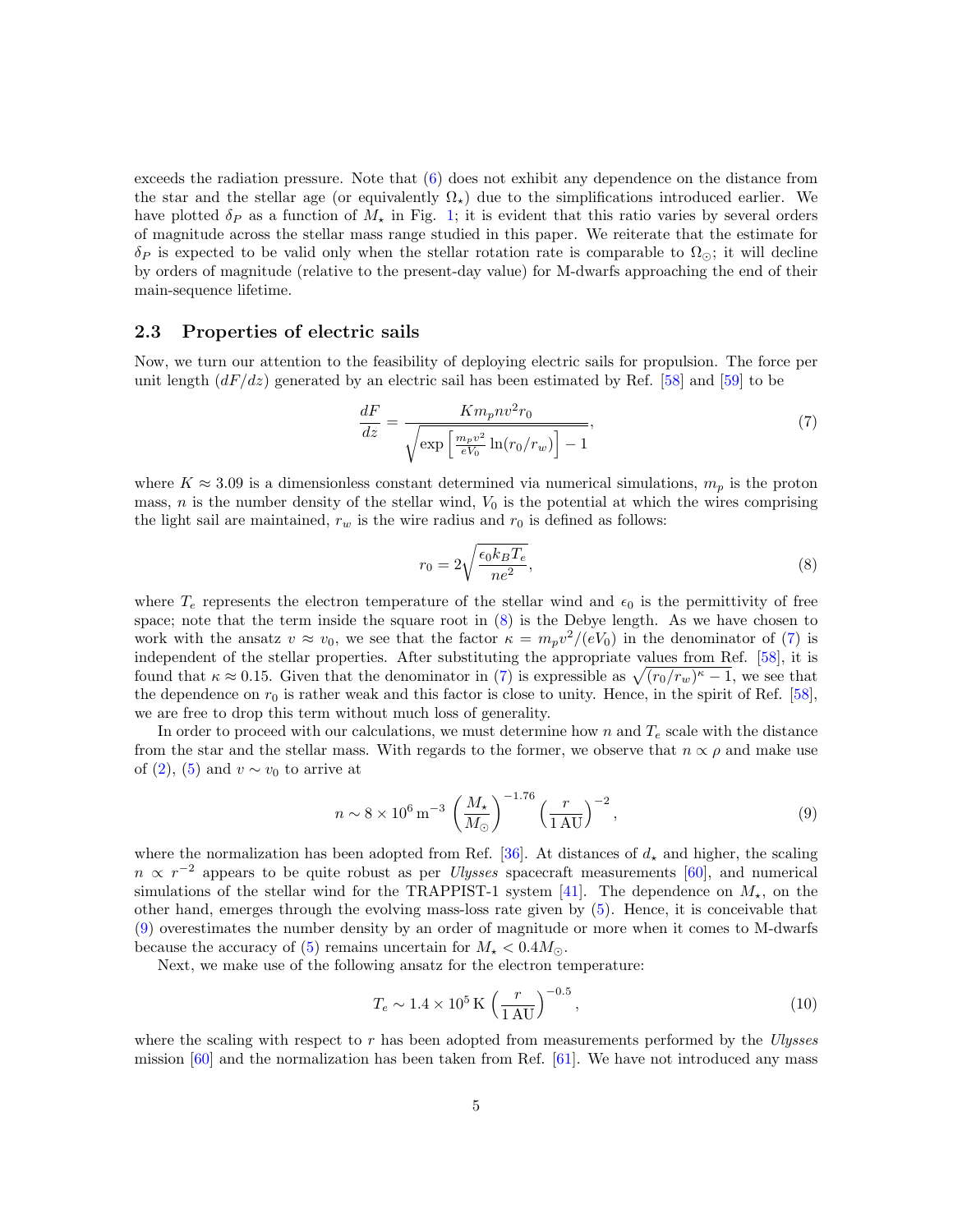dependence in the above equation since numerical models indicate that the wind temperature has a weak dependence on the stellar mass [\[62;](#page-18-10) [47\]](#page-17-9). Furthermore, if we apply the above ansatz to the TRAPPIST-1 planetary system and Proxima b, we obtain values for  $T_e$  that are only a factor of  $\lesssim$  2 different from numerical simulations; see Table 2 of Ref. [\[40\]](#page-17-2) and Table S2 of Ref. [\[41\]](#page-17-3). After substituting  $(9)$  and  $(10)$  into  $(8)$ , we end up with

$$
r_0 \sim 18.3 \,\mathrm{m} \left(\frac{M_{\star}}{M_{\odot}}\right)^{0.88} \left(\frac{r}{1 \,\mathrm{AU}}\right)^{0.75}.
$$
 (11)

We have now assembled the various components necessary for calculating the force per unit length by utilizing [\(7\)](#page-4-1). We are, however, more interested in two quantities: (i) the acceleration at distance  $d_{\star}$ , and (ii) the terminal velocity  $v_{\infty,E}$  achievable by the electric sail. In order to calculate (i), we begin by estimating  $dF/dz$ . After neglecting the denominator in the right-hand-side of [\(7\)](#page-4-1) for reasons elucidated earlier, we obtain

<span id="page-5-2"></span>
$$
\frac{dF}{dz} \sim 1.9 \times 10^{-7} \,\text{N/m} \left(\frac{M_{\star}}{M_{\odot}}\right)^{-0.88} \left(\frac{r}{1 \,\text{AU}}\right)^{-1.25}.\tag{12}
$$

For a solar-mass star at 1 AU, the above formula yields a thrust per unit length of  $\sim 1.9 \times 10^{-7}$  N/m. Despite the numerous simplifications involved, this result still exhibits good agreement with the more complex and accurate model described in Ref. [\[18\]](#page-15-7) that obtained  $dF/dz \approx 5 \times 10^{-7}$  N/m for the same stellar mass and distance.

In order to determine the acceleration, we must next account for the mass per unit length (denoted by  $dm/dz$ ). There are two essential components in the electric sail: (i) the wire mesh and (ii) the electron gun [\[18\]](#page-15-7). The role of the wire mesh is to deflect stellar wind protons, and thereby transfer momentum to the electric sail. However, as the wind also contains electrons, the purpose of the electron gun is to "pump" out these electrons and maintain the wires at a positive potential. For the wire mesh, we have

<span id="page-5-1"></span>
$$
\frac{dm}{dz} = \pi r_w^2 \rho_w \approx 1.3 \times 10^{-6} \,\text{kg/m},\tag{13}
$$

where  $\rho_w$  is the mass density of the wire, and the last equality follows after adopting the parameters from Ref. [\[58\]](#page-18-6). Next, for the electron gun, the corresponding value of  $dm/dz$  was derived in Ref. [58]:

<span id="page-5-0"></span>
$$
\frac{dm}{dz} = \frac{2en r_w V_0}{\zeta} \sqrt{\frac{2eV_0}{m_e}}
$$
  
 
$$
\sim 2 \times 10^{-6} \text{ kg/m} \left(\frac{\zeta}{10 \text{ W/kg}}\right)^{-1} \left(\frac{M_{\star}}{M_{\odot}}\right)^{-1.76} \left(\frac{r}{1 \text{ AU}}\right)^{-2}, \tag{14}
$$

where  $\zeta$  is the power per unit mass associated with the electron gun and the last equality follows after using  $(9)$  and the other input parameters from Ref. [\[58\]](#page-18-6).

There are two points that deserve to be highlighted at this juncture. First, by inspecting [\(14\)](#page-5-0), we see that  $dm/dz \propto r^{-2}$ . Hence, at sufficiently large distances, the required value of  $dm/dz$  for the electron gun will fall below [\(13\)](#page-5-1). Second, it was estimated in Ref. [\[16\]](#page-15-5) that an electron gun at 1 AU from the Sun could function at a power per unit mass of  $\sim 0.3$  W/kg, which is small in comparison to  $\zeta \sim 10^3$  W/kg and  $\zeta \lesssim 10^5$  W/kg attainable by sports cars and rocket engines, respectively. By utilizing an apposite high-performance engine (e.g., gas turbines) to power the electron gun, it might consequently be feasible to achieve sufficiently high values of  $\zeta$  even at  $r \sim d_{\star}$  to permit the neglect of this term. As our eventual goal is to compare the performance of light sails and electric sails, it makes sense to compare the same setup (viewed *sensu lato*) for both propulsion systems. We will, therefore,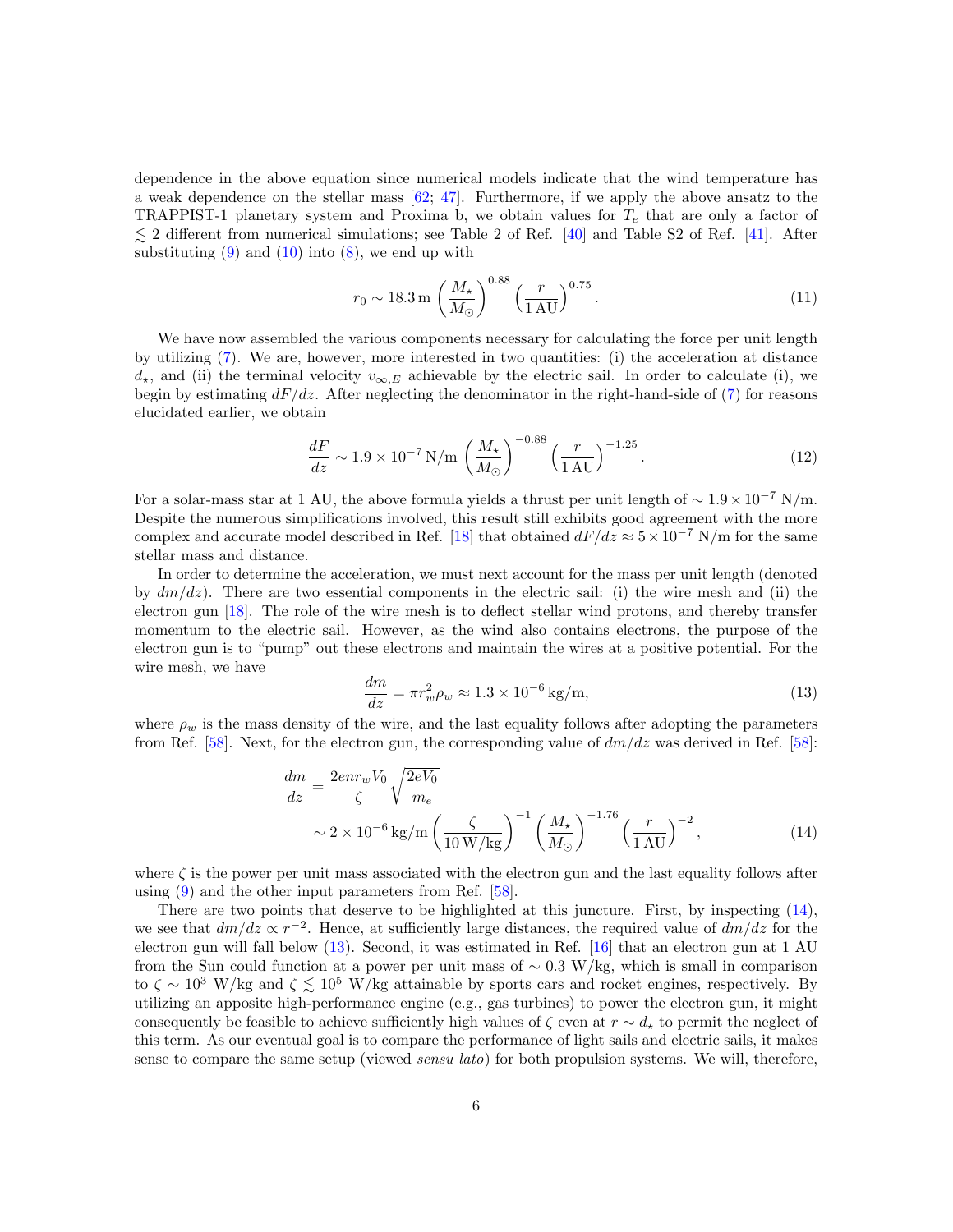tackle the scenario wherein the payload mass is comparable or negligible with respect to the mass of the electric or light sail.

In this particular limit, the acceleration experienced by an electric sail  $(a_E)$  is found by dividing [\(12\)](#page-5-2) with [\(13\)](#page-5-1), which subsequently yields

<span id="page-6-1"></span>
$$
a_E \sim 0.15 \,\mathrm{m/s^2} \left(\frac{M_\star}{M_\odot}\right)^{-0.88} \left(\frac{r}{1 \,\mathrm{AU}}\right)^{-1.25}.\tag{15}
$$

The acceleration at 1 AU for  $M_{\star} = M_{\odot}$  is higher than the corresponding estimate in Ref. [\[58\]](#page-18-6) by roughly an order of magnitude because we neglected the denominator in the right-hand-side of [\(7\)](#page-4-1) and the payload mass resulting from the electron gun, and we specified slightly higher values for the solar wind parameters at 1 AU. For  $r = d_{\star}$ , the location at which the electric sail is launched, the corresponding acceleration (denoted by  $a_{0,E}$ ) becomes

$$
a_{0,E} \sim 0.15 \,\mathrm{m/s^2} \left(\frac{M_{\star}}{M_{\odot}}\right)^{-2.755} \tag{16}
$$

From this formula, it is apparent that the initial acceleration experienced by the electric sail exhibits a strong dependence on  $M_{\star}$ .

Lastly, we can estimate the terminal velocity achieved by the electric sail by following the procedure described in Ref. [\[58\]](#page-18-6). The equation of motion for any object subjected to a spherically symmetric potential in the presence of gravity comprises three distinct contributions [\[63;](#page-18-11) [64\]](#page-18-12); for the electric sail, we have

<span id="page-6-0"></span>
$$
\frac{d^2r}{dt^2} = a_{0,E} \left(\frac{d_\star}{r}\right)^{1.25} - g_\star \left(\frac{d_\star}{r}\right)^2 + \frac{\mathcal{L}^2}{r^3},\tag{17}
$$

where  $\mathcal{L}^2 = g_{\star} d_{\star}^3$  is the specific angular momentum, while  $g_{\star}$  represents the gravitational acceleration at  $d_{\star}$  and is therefore expressible as

<span id="page-6-3"></span>
$$
g_{\star} = \frac{GM_{\star}}{d_{\star}^2} = 5.9 \times 10^{-3} \,\mathrm{m/s^2} \left(\frac{M_{\star}}{M_{\odot}}\right)^{-2}.\tag{18}
$$

After multiplying with  $\dot{r}$  and integrating [\(17\)](#page-6-0) from  $r = d_{\star}$  to  $r \to \infty$ , we end up with

$$
v_{\infty,E} = \sqrt{v_i^2 + (8a_{0,E} - g_\star) d_\star},\tag{19}
$$

where  $v_i$  is the initial velocity imparted to the electric sail at  $r = d_*$ . We will set  $v_i = 0$  for the time being, although we will later address the possibility of  $v_i \neq 0$ . In this limit, we find that the terminal velocity of the electric sail becomes

<span id="page-6-2"></span>
$$
v_{\infty,E} \sim 424 \,\mathrm{km/s} \,\left(\frac{M_{\star}}{M_{\odot}}\right)^{-0.63} \sqrt{1 - 4.9 \times 10^{-3} \left(\frac{M_{\star}}{M_{\odot}}\right)^{0.755}}.\tag{20}
$$

This result is higher by a factor of 3.5 with respect to Ref. [\[58\]](#page-18-6) for reasons explained in the paragraph immediately after [\(15\)](#page-6-1).

For the sake of completeness, we can also calculate the terminal speed achievable if the electric sail is launched from 1 AU, irrespective of the star's spectral type. While this approach is disadvantageous from the standpoint of attaining higher final velocities, it gives rise to one major benefit - the mass of the spacecraft that must be expended on the electron gun will be reduced significantly for M-dwarfs;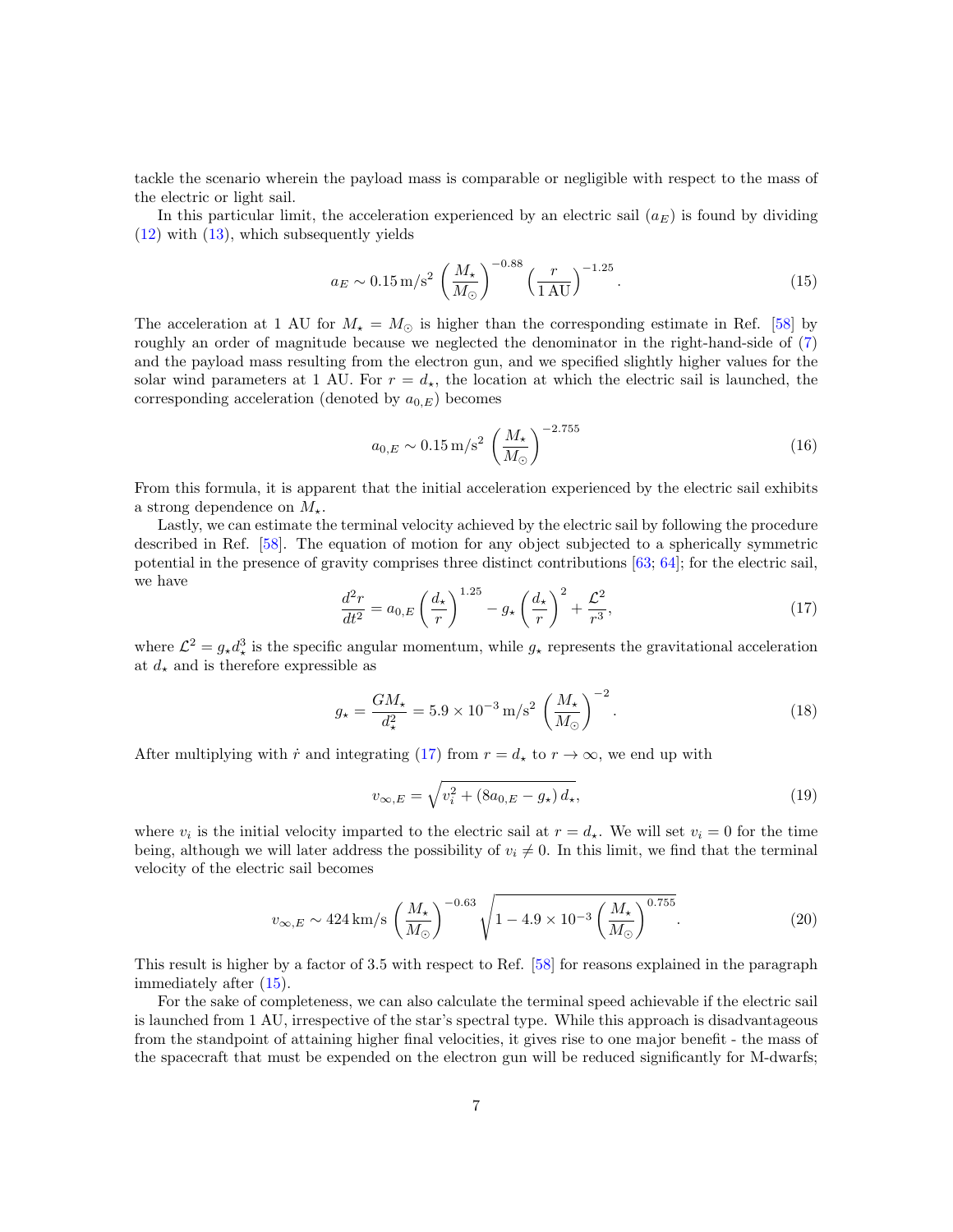

<span id="page-7-1"></span>Figure 2: The initial acceleration experienced by the two propulsion systems as a function of the stellar mass  $M_{\star}$  (in units of  $M_{\odot}$ ). The parameters for the electric sail were adopted from Ref. [\[58\]](#page-18-6), while the corresponding choices for the light sail were taken from Ref.  $[6]$ .

this can be verified by comparing  $r = 1$  AU with  $r = d_{\star}$  after substituting these choices into [\(14\)](#page-5-0). In turn, this renders our assumption concerning the payload (being negligible or comparable to sail mass) much more reasonable. In this event, after repeating the same procedure starting with the equation of motion, we obtain

<span id="page-7-0"></span>
$$
v_{\infty,E} \sim 424 \, \text{km/s} \, \left(\frac{M_{\star}}{M_{\odot}}\right)^{-0.44} \sqrt{1 - 4.9 \times 10^{-3} \left(\frac{M_{\star}}{M_{\odot}}\right)^{1.88}}.\tag{21}
$$

Upon comparing [\(21\)](#page-7-0) and [\(20\)](#page-6-2), we see that the two expressions are similar, although the latter displays a stronger dependence on  $M_{\star}$  than the former. Let us consider, for instance, a star with  $M_{\star} \approx 0.5 M_{\odot}$ and assume that an electric sail is launched from  $r = d_{\star}$  and  $r = 1$  AU. Using [\(20\)](#page-6-2) and [\(21\)](#page-7-0), we estimate the respective terminal speeds to be  $\sim$  655 km/s and  $\sim$  575 km/s. Thus, not only are final velocities greater than 0.001 c attainable by electric sails in principle near low-mass stars, but also the location (i.e., distance) of the launch site has an ostensibly weak effect on the resulting speeds.

There is, however, an important caveat that needs to be highlighted at this juncture. Once the electric sail attains speeds that are approximately equal to that of the stellar wind, the velocity  $v$  in [\(7\)](#page-4-1) should be replaced by the relative velocity of the sail and the wind. In consequence, when this relative velocity becomes small, the acceleration is diminished greatly and the upper bound on the speed attainable by the electric sail would be effectively set by the speed of the stellar wind [\[16\]](#page-15-5). For the parameters adopted in our calculations, this translates to an upper bound of ∼ 500 km/s for the electric sail; for active stars, this upper bound may increase by a factor of  $\gtrsim 2$  due to faster stellar winds and regular coronal mass ejections. Therefore, in conclusion, the terminal velocity of the electric sail is more accurately modelled by  $\min\{v_{\infty,E}, v_0\}$ , where  $v_{\infty,E}$  is set by [\(20\)](#page-6-2) or [\(21\)](#page-7-0) depending on the context and  $v_0$  is the stellar wind velocity introduced previously.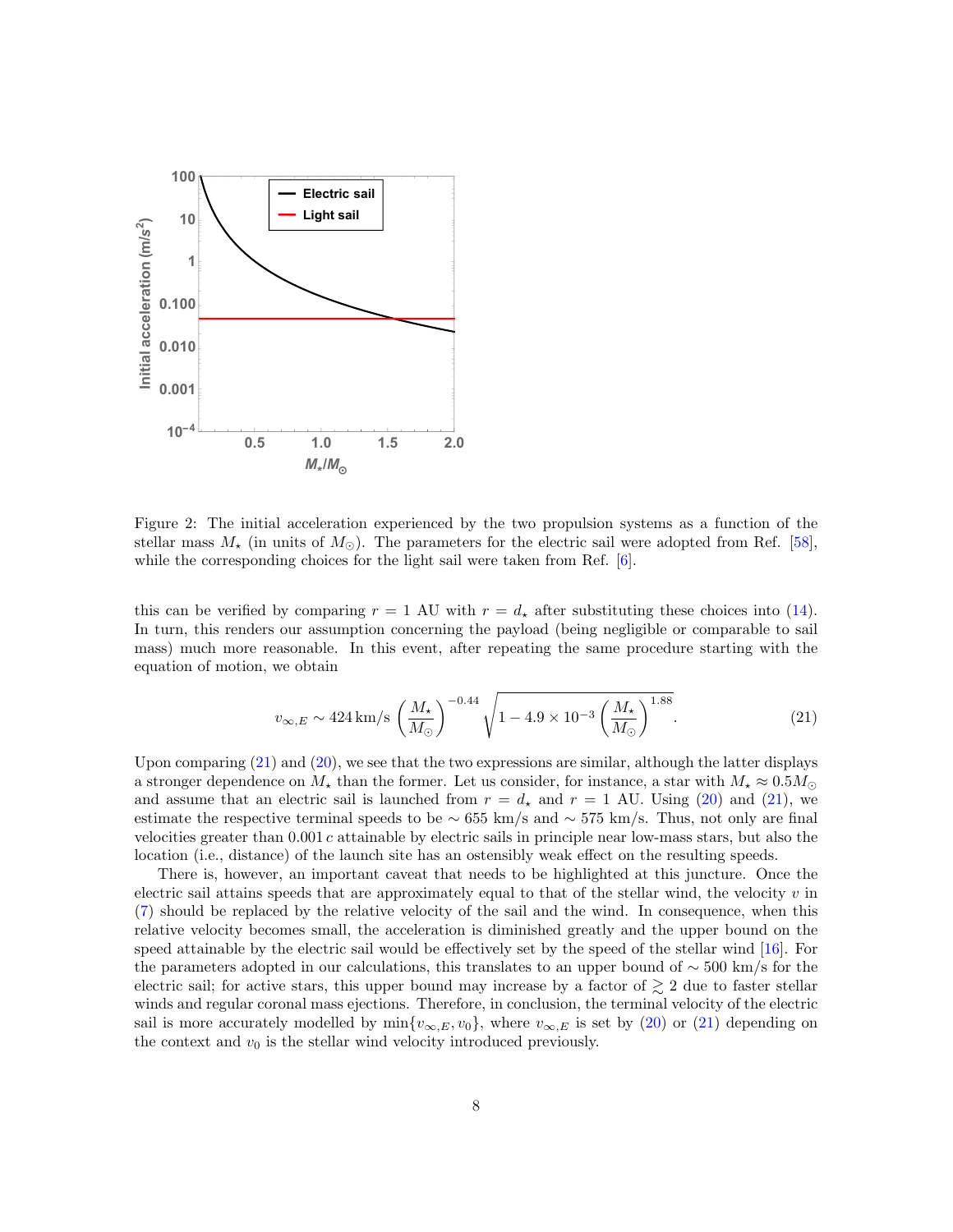### <span id="page-8-0"></span>3 Effectiveness of electric sails as propulsion systems

Here, we will delve into some of the primary pros and cons of electric sails, especially in comparison to light sails propelled by stellar radiation.

### <span id="page-8-3"></span>3.1 Electric sails versus solar sails

Hitherto, we have not undertaken any direct comparison with light sails propelled by stellar radiation. The force exerted by the stellar radiation on the light sail is  $F = 2P_{rad}A$ , where A signifies the area of the light sail, and the factor of 2 accounts for an ideal light sail with a reflectance of unity [\[12\]](#page-15-1). Hence, the acceleration experienced by the light sail  $(a<sub>L</sub>)$  is

$$
a_L = \frac{L_\star}{2\pi r^2 c\sigma} \sim 4.5 \times 10^{-2} \,\mathrm{m/s^2} \left(\frac{M_\star}{M_\odot}\right)^3 \left(\frac{r}{1 \,\mathrm{AU}}\right)^{-2} \left(\frac{\sigma}{\sigma_0}\right)^{-1},\tag{22}
$$

where  $\sigma$  represents the mass per unit area of the light sail. We have introduced the characteristic value of  $\sigma_0 \approx 2 \times 10^{-4}$  kg/m<sup>2</sup> based on the parameters for the *Breakthrough Starshot* system delineated in Table 1 of Ref. [\[6\]](#page-14-5). As noted before, we have supposed that the payload mass is negligible (or comparable at most) relative to that of the sail. At the distance  $r = d<sub>\star</sub>$ , we find that the corresponding acceleration (denoted by  $a_{0,L}$ ) simplifies to

<span id="page-8-5"></span>
$$
a_{0,L} \sim 4.5 \times 10^{-2} \,\mathrm{m/s^2} \left(\frac{\sigma}{\sigma_0}\right)^{-1}.\tag{23}
$$

Note that  $a_{0,L}$  is independent of  $M_{\star}$  because of the scaling  $d_{\star} \propto L_{\star}^{1/2}$  introduced in [\(1\)](#page-1-2). The initial accelerations imparted to the electric sail and the light sail have been plotted in Fig. [2.](#page-7-1) From this plot, it is seen that the light sail attains a higher acceleration than the light sail when  $M_{\star} \gtrsim 1.55 M_{\odot}$ . For smaller masses, our model suggests that electric sails are more suitable for achieving a higher acceleration at the initial location.

We will now calculate the terminal speed attained by the light sail, which is represented by  $v_{\infty,L}$ . The corresponding equation of motion is

$$
\frac{d^2r}{dt^2} = a_{0,L} \left(\frac{d_\star}{r}\right)^2 - g_\star \left(\frac{d_\star}{r}\right)^2 + \frac{\mathcal{L}^2}{r^3}.\tag{24}
$$

By repeating the same procedure undertaken for the electric sail previously, the terminal speed  $v_{\infty,L}$ is found to be

<span id="page-8-4"></span>
$$
v_{\infty,L} = \sqrt{v_i^2 + (2a_{0,L} - g_\star) d_\star}.
$$
 (25)

As before, after supposing that the light sail is launched from rest  $(v_i = 0)$ , we end up with

<span id="page-8-2"></span>
$$
v_{\infty,L} \sim 116 \,\mathrm{km/s} \,\left(\frac{M_{\star}}{M_{\odot}}\right)^{0.75} \sqrt{\left(\frac{\sigma}{\sigma_0}\right)^{-1} - 0.066 \left(\frac{M_{\star}}{M_{\odot}}\right)^{-2}}.\tag{26}
$$

This expression yields an interesting result. If we specify  $\sigma \approx \sigma_0$ , it is found that the square root becomes imaginary when  $M_{\star} \lesssim 0.26 M_{\odot}$ . Hence, for M-dwarfs in this mass range, light sails driven by stellar radiation are seemingly not practical in most instances. One can, however, bypass this bottleneck either by launching the light sail from a closer distance than the fiducial choice of  $d_{\star}$ ,<sup>[3](#page-8-1)</sup> imparting a sufficiently high initial velocity  $v_i$ , or by utilizing materials with  $\sigma < \sigma_0$ .

<span id="page-8-1"></span><sup>&</sup>lt;sup>3</sup>If the launch site is very close to the star, the sail incurs the cost of sustained intense heating. Additional orbital maneuvers may also be necessary in order to position the light sail at the initial distance of  $r < d_{\star}$ .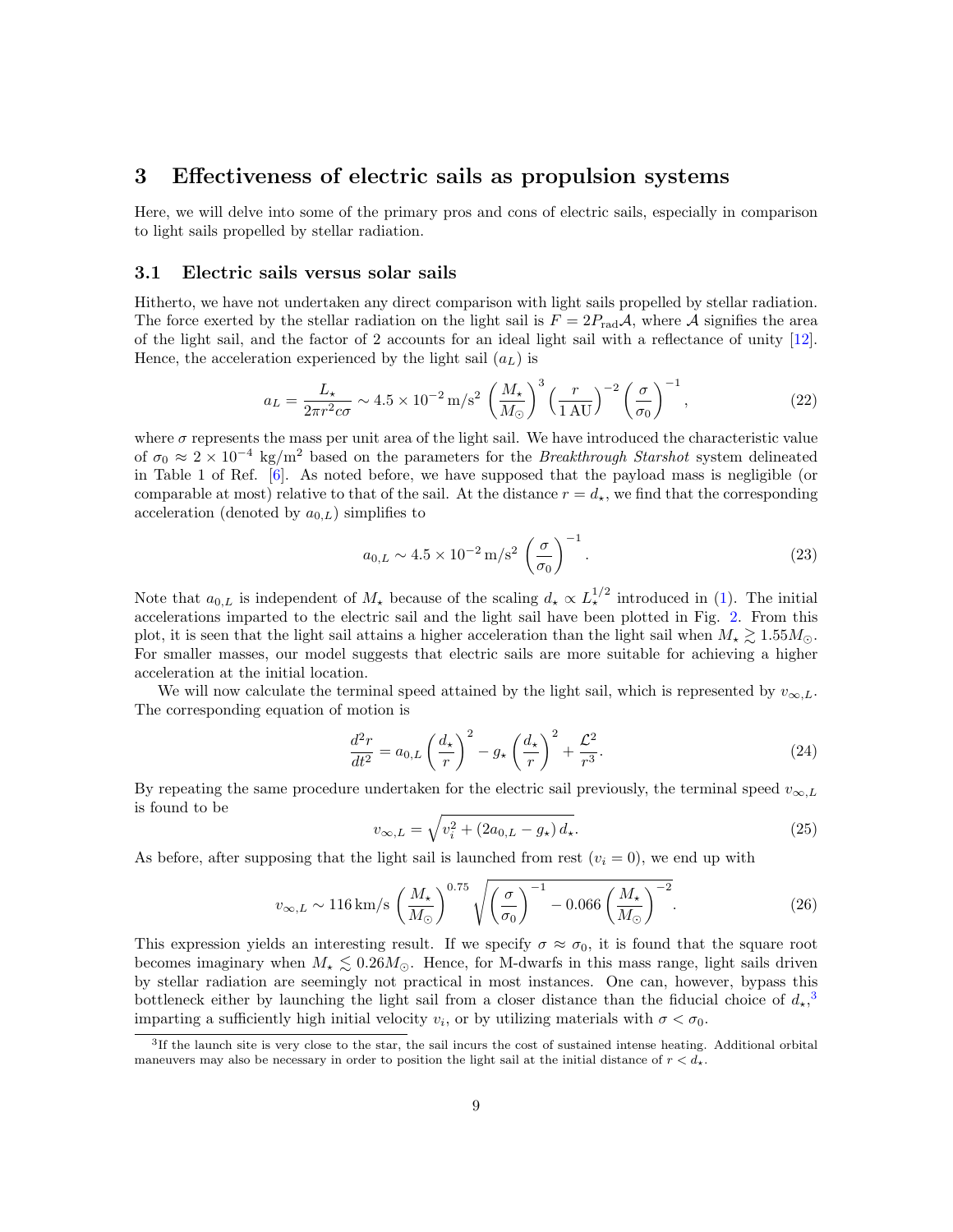

<span id="page-9-0"></span>Figure 3: The terminal speed attained by the two propulsion systems as a function of the stellar mass  $M_{\star}$  (in units of  $M_{\odot}$ ) assuming they were launched from the distance  $d_{\star}$  given by [\(1\)](#page-1-2). The parameters for the electric sail were adopted from Ref. [\[58\]](#page-18-6), while the corresponding choices for the light sail were chosen from Ref. [\[6\]](#page-14-5). The horizontal blue line represents the maximum speed achievable by electric sails, which is effectively set by the speed of the stellar wind.

We have plotted the terminal speeds achievable by electric sails and light sails as a function of  $M_*$ in Fig. [3.](#page-9-0) It is apparent from this figure that electric sails permit final speeds of ∼ 500 km/s to be attained if the stars under question are characterized by  $M_{\star} \lesssim 0.75 M_{\odot}$ ; the reason for imposing the cutoff of  $\sim$  500 km/s was described in the last paragraph of Sec. [2.3.](#page-4-4) Based on Fig. [3,](#page-9-0) we find that electric sails are rendered more effective than light sails in terms of reaching higher velocities across the entire mass range addressed in this paper. Hence, our analysis suggests that electric sails might represent more efficient alternatives to light sails for F-, G-, K- and M-type stars insofar as achieving high terminal speeds is concerned.

For the sake of comparison with [\(21\)](#page-7-0), let us suppose that all light sails are launched from a fixed distance of 1 AU irrespective of spectral type. Upon calculating the terminal velocity following the same procedure as earlier, we arrive at

<span id="page-9-1"></span>
$$
v_{\infty,L} \sim 116 \,\mathrm{km/s} \left(\frac{M_{\star}}{M_{\odot}}\right)^{1.5} \sqrt{\left(\frac{\sigma}{\sigma_0}\right)^{-1} - 0.066 \left(\frac{M_{\star}}{M_{\odot}}\right)^{-2}}.\tag{27}
$$

We see that  $(27)$  and  $(26)$  are akin to each other, except for the fact that the former has a stronger dependence on  $M_{\star}$  than the latter. We have plotted the terminal speeds for electric and light sails, assuming that they are launched from 1 AU, in Fig. [4.](#page-10-0) As per this figure, we determine that final velocities of ~ 500 km/s may be achievable by electric sails if the criterion  $M_{\star} \leq 0.7 M_{\odot}$  is fulfilled. We also observe that light sails become faster than electric sails only across the relatively narrow range of  $M_{\star} \gtrsim 1.95 M_{\odot}$ . Thus, even for certain fixed values of the launch distance, electric sails are ostensibly more effective in terms of achieving higher terminal speeds compared to light sails for the majority of F-, G-, K- and M-type stars.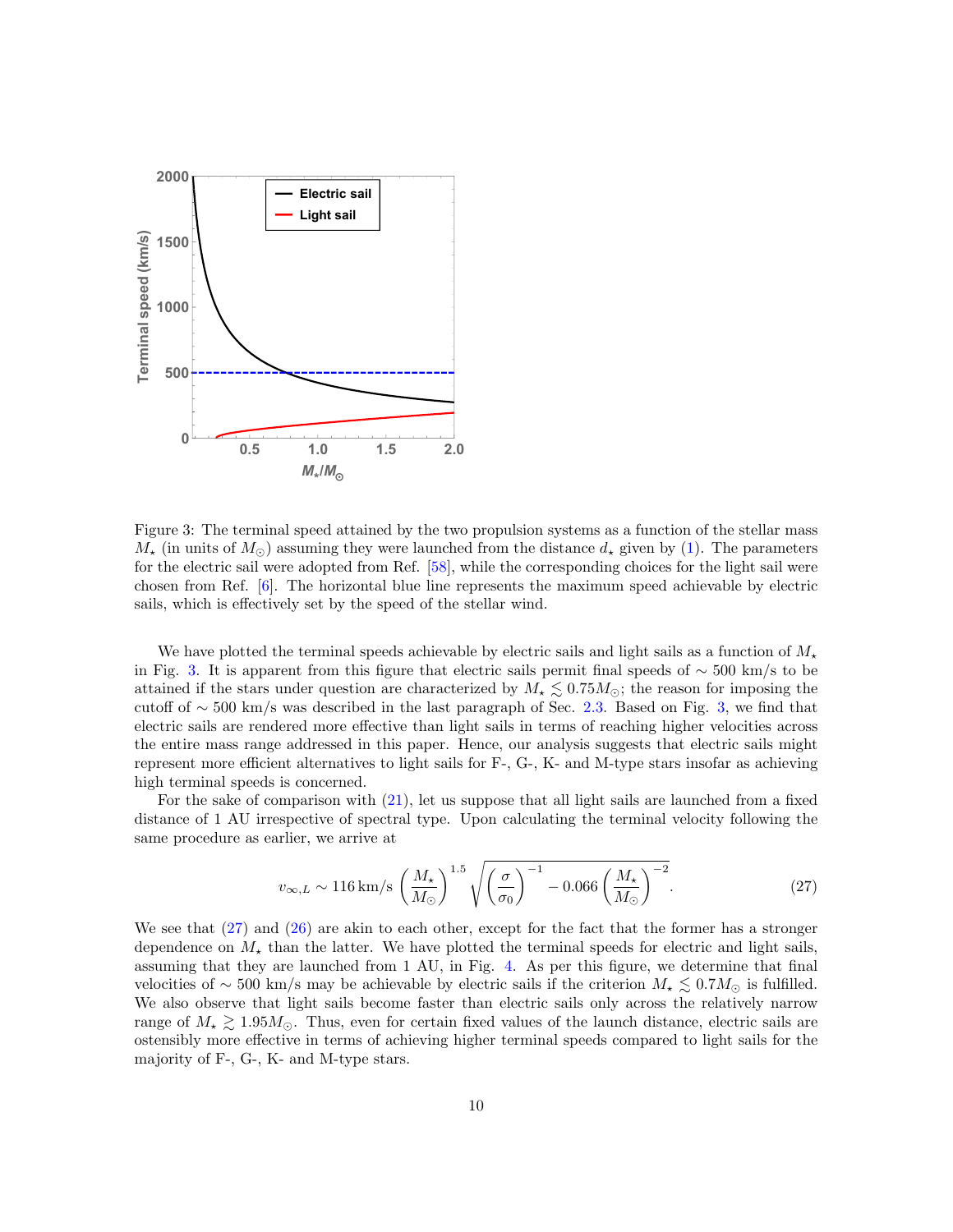

<span id="page-10-0"></span>Figure 4: The terminal speed attained by the two propulsion systems as a function of the stellar mass  $M_{\star}$  (in units of  $M_{\odot}$ ) assuming they were launched from a fixed distance of 1 AU. The parameters for the electric sail were adopted from Ref. [\[58\]](#page-18-6), while the corresponding choices for the light sail were taken from Ref. [\[6\]](#page-14-5). The horizontal blue line represents the maximum speed achievable by electric sails, which is effectively set by the speed of the stellar wind.

### 3.2 Using electric sails and light sails in interstellar travel

After the electric sail has attained its terminal velocity at a distance far away from the star, it will need to traverse the interstellar medium. There are two distinct possibilities at play here: (i) the interstellar medium can be used for the purposes of deceleration such that the spacecraft is slowed down by the time it reaches the destination, and (ii) the electric sail can be shut down, thus preventing the interstellar medium from decelerating the spacecraft. In the second scenario, the electric sail would travel at a roughly constant speed of  $\sim$  500 km/s. It would therefore require  $\sim 2 \times 10^3$  yrs to traverse a distance of ∼ 1 pc. While this timescale is longer than the human lifespan by more than an order of magnitude, this method of propulsion may nevertheless be convenient for transporting larger spacecrafts (e.g., world ships) to neighboring stars across distances of  $\sim$  1-10 pc.

The first scenario was explored by Ref. [\[17\]](#page-15-6), who showed that a spacecraft of mass 8250 kg could be slowed down from  $0.05 c$  to interplanetary speeds in a span of 35 years by utilizing an electric sail. Due to the complexity of the ensuing model for the deceleration, it is instructive to simplify the problem and obtain a rough estimate of the deceleration that would be experienced by a functional electric sail. As the interstellar medium has multiple phases and is markedly heterogeneous, it is not easy to chose fiducial values for n and  $T_e$  [\[65\]](#page-18-13). Nonetheless, we will adopt  $n \sim 10^6$  m<sup>-3</sup> and  $T_e \sim 10^4$ K for the warm interstellar medium. After substituting these values in [\(7\)](#page-4-1) and using the previous simplifications, we obtain

$$
\frac{dF}{dz} \sim -1.8 \times 10^{-8} \,\text{N/m} \left(\frac{v_s}{v_{0,s}}\right)^2,\tag{28}
$$

where  $v<sub>s</sub>$  is the instantaneous sail velocity and  $v<sub>0,s</sub>$  signifies the initial sail velocity; the negative sign accounts for the existence of deceleration. As the initial velocity of the sail when it enters the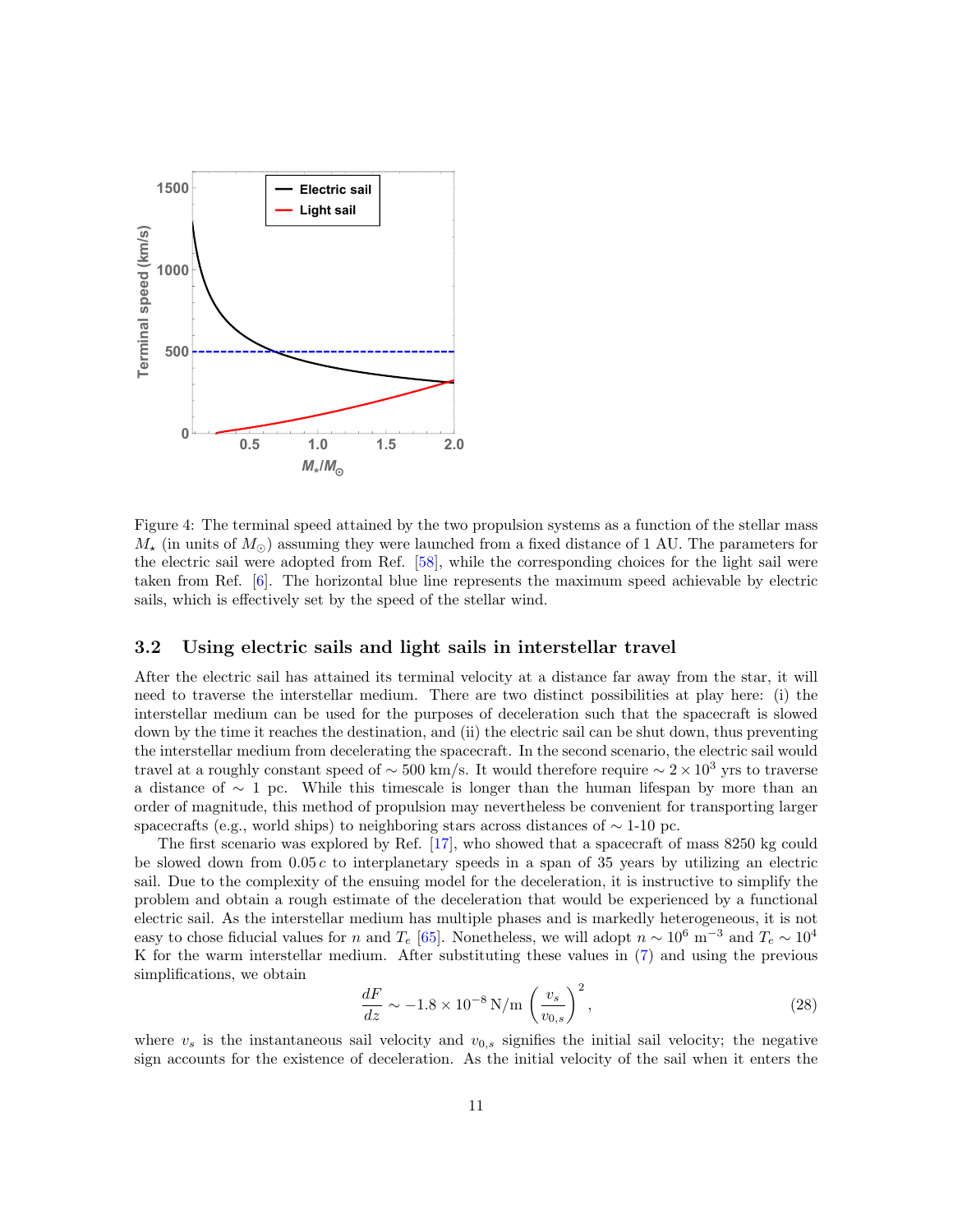interstellar medium is roughly the same as the terminal velocity when it exits the star's heliosphere, we can set  $v_{0,s} = v_{\infty,E}$ . If we divide the above equation by [\(13\)](#page-5-1) and neglect the payload mass (i.e., the electron gun) to maintain consistency with our prior analysis, the ensuing deceleration  $(a_{\text{ISM}})$  is given by

$$
a_{\rm ISM} \sim -1.4 \times 10^{-2} \,\text{m/s}^2 \left(\frac{v_s}{v_{0,s}}\right)^2. \tag{29}
$$

By integrating this equation, we can determine the time  $(\tau)$  taken for the spacecraft to slow down until it reaches the requisite speed. After some simplification, we end up with

$$
\tau \sim 57 \,\text{yr} \,\left(\frac{v_{\infty,E}}{500 \,\text{km/s}}\right)^2 \left(\frac{v_{\text{fin}}}{10 \,\text{km/s}}\right)^{-1},\tag{30}
$$

where  $v_{fin}$  is the desired final velocity of the electric sail after it has slowed down; the normalization corresponds to the typical values of  $\Delta v$  for interplanetary maneuvers. Hence, at first glimpse, it would seem as though the deployment of an electric sail is efficient at decelerating a spacecraft with negligible payload. There is, however, an important caveat that needs to be recognized here. As the velocity of the sail declines due to momentum exchange with the interstellar medium, the denominator in the right-hand-side of [\(7\)](#page-4-1), which was hitherto neglected, will play an increasingly important role. A more detailed treatment of the deceleration that accounts for a finite payload mass and the denominator from [\(7\)](#page-4-1) can be found in Ref. [\[17\]](#page-15-6).

Now, we turn our attention to light sails and explore their feasibility for interstellar travel. During their passage in the interstellar medium, the frictional force is expected to be minimal, i.e., the amount of slowing down can be neglected [\[66;](#page-18-14) [67\]](#page-19-0). We will now carry out a heuristic calculation for the following scenario. A light sail is launched from star #1 and enters the interstellar medium. It continues to move at  $\sim v_{\infty,1}$ , the terminal velocity upon exiting star #1, until it navigates toward a second star (which is labelled star  $#2$ ). While traversing through the interstellar medium and approaching star  $\#2$ , we will suppose that the light sail has been retracted or folded to minimize damage. Let us assume that the light sail is unfolded when it reaches a location close to the critical distance  $d_{\star}$  associated with star  $\#2$ . By doing so, it will be subject to acceleration as outlined in Sec. [3.1.](#page-8-3) It will thus acquire a final velocity  $v'_{\infty}$  that is estimated using [\(25\)](#page-8-4), thus yielding

$$
v_{\infty}^{\prime 2} = v_{\infty,1}^2 + v_{\infty,2}^2,\tag{31}
$$

with the terms on the right-hand-side defined to be

$$
v_{\infty,i}^2 = (2a_i - g_i) d_i \tag{32}
$$

where  $a_i$ ,  $g_i$  and  $d_i$  are calculated by substituting the stellar parameters of the *i*-th star into [\(23\)](#page-8-5), [\(18\)](#page-6-3) and [\(1\)](#page-1-2), respectively; in this equation, note that  $i = \{1, 2\}$ . Alternatively, we can choose a fixed launch distance (such as 1 AU), in which case the values of  $a_i$ ,  $g_i$  and  $d_i$  should be recalculated along the lines described in Sec. [3.1.](#page-8-3)

In principle, this mode of operation can be repeated *ad infinitum*. Let us suppose that the total number of "kicks" from the radiation pressure of stars encountered by the spacecraft, equipped with an onboard navigation mechanism to accomplish the desired functions, is  $N$ . The cumulative terminal velocity  $(v_c)$  after these N kicks becomes

<span id="page-11-0"></span>
$$
v_c^2 = \sum_{i=1}^{N} v_{\infty, i}^2.
$$
 (33)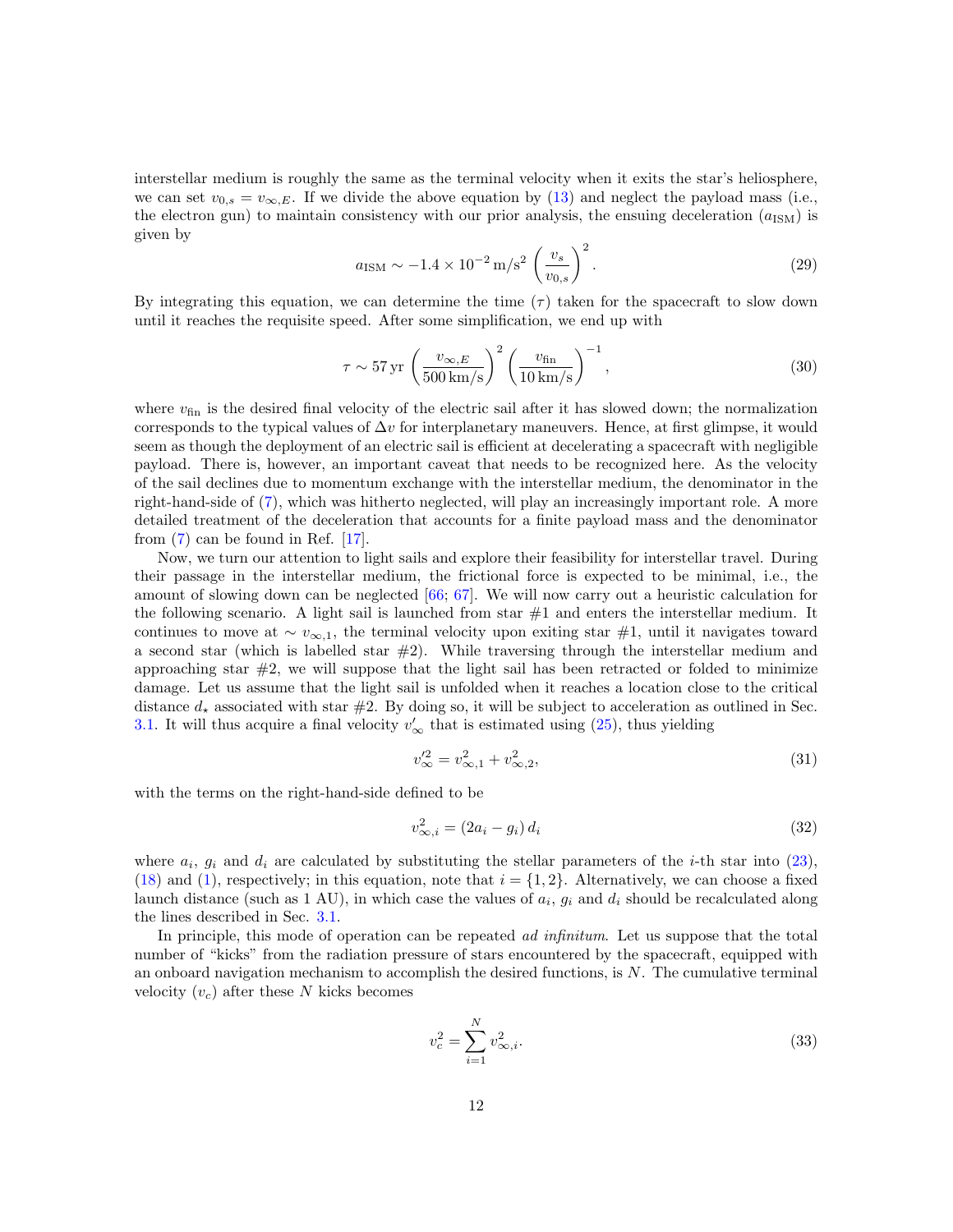This process shares some resemblance with the mechanism of Fermi acceleration that has been widely posited to accelerate cosmic rays at collisionless shocks [\[68;](#page-19-1) [69\]](#page-19-2). Due to the variation of stellar masses - implying that different terminal velocities are associated with each star - analyzing the above expression further is complicated. However, upon inspecting Fig. [3](#page-9-0) and Fig. [4,](#page-10-0) we notice that the terminal velocity is ∼ 100 km/s for most F-, G- and K-type stars. Moreover, it should be noted that this trio of spectral classes collectively comprise  $\sim 20\%$  of all stars in the Milky Way [\[46\]](#page-17-8). Thus, we will combine these two facts and assume that all of the target stars chosen by the light sail impart a similar terminal speed to the spacecraft; in quantitative terms, this amounts to selecting  $v_{\infty,i} \sim 100$ km/s. With this simplification, the cumulative speed is expressible as

$$
v_c \sim \sqrt{N} v_{\infty, i} \sim 0.11 c \left(\frac{N}{10^5}\right)^{1/2} \left(\frac{v_{\infty, i}}{100 \text{ km/s}}\right)
$$
 (34)

Thus, in order to achieve relativistic speeds, the spacecraft would need to reach the vicinity of  $\sim 10^5$ stars as per the above equation. At this juncture, we note that the light sail can be decelerated to low speeds over short timescales whenever necessary by coupling it to an electric sail and activating the latter in the interstellar medium as described earlier.

We can also estimate the total travel time  $(t_c)$  taken for this final speed to be reached. As per [\(33\)](#page-11-0), the velocity after exiting the first star is  $v_{\infty,i} \sim 100 \text{ km/s}$ , the velocity after exiting the second star is  $\sqrt{2}v_{\infty,i}$ , and so on. Let us employ  $\ell$  to denote the average spacing between uniformly distributed target stars. The mid-plane stellar number density in the Milky Way is  $\sim 0.1 \text{ pc}^{-3}$ , which is derivable from the stellar mass density [\[70\]](#page-19-3). Combined with the fact that ∼ 20% of all stars represent viable targets for imparting velocity boosts to the light sail, we adopt a stellar density of  $\eta_{\star} \sim 0.02 \text{ pc}^{-3}$ . <sup>[4](#page-12-0)</sup> Hence,  $\ell$  is duly determined by demanding that  $4\pi\eta_\star\ell^3/3 \sim 1$ , which yields  $\ell \sim 2.3$  pc after simplification. Thus, in accordance with the above assumptions, the total travel time will be

$$
t_c \approx \frac{\ell}{v_{\infty,i}} + \frac{\ell}{\sqrt{2}v_{\infty,i}} + \dots \frac{\ell}{\sqrt{N-1}v_{\infty,i}} \approx \frac{\ell}{v_{\infty,i}} H_{N-1}^{(1/2)},\tag{35}
$$

where  $H_n^{(m)}$  is the *n*-th generalized harmonic number of order m, whose properties are well understood [\[71\]](#page-19-4). As we are typically interested in large  $N$ , the above formula is simplified by making use of the asymptotic expansion  $H_n^{(1/2)} \sim 2\sqrt{n}$  for large n, which emerges upon applying the EulerMaclaurin formula [\[72\]](#page-19-5). Thus, when the limit  $N \gg 1$  is calculated for the above equation, we obtain

$$
t_c \sim 14 \,\text{Myr} \left(\frac{N}{10^5}\right)^{1/2} \left(\frac{v_{\infty,i}}{100 \,\text{km/s}}\right)^{-1}.
$$
 (36)

Although ∼ 10 Myr represents a long timescale from the perspective of the lifetime associated with a particular species, it is nevertheless small in comparison to the age of the Milky Way. Furthermore, the average age of terrestrial planets in the Milky Way is a few Gyr older than the Earth [\[73\]](#page-19-6). Thus, in theory, any putative technological species - irrespective of whether they are biological or post-biological in nature [\[74\]](#page-19-7) - that evolved before Homo sapiens would have had plenty of time to undertake the requisite number of encounters to achieve relativistic speeds via light sails. Once this objective has been accomplished, interstellar exploration of the remaining regions of the Milky Way could be undertaken at  $v_c$ . Alternatively, due to the fact that  $v_c$  is relativistic, it may be possible to undertake intergalactic travel and reach other galaxies in the Local Group. Assuming that humans navigate the existential risks of the Anthropocene and subsequent epochs successfully, it is conceivable that the descendants of Homo sapiens might also opt for this mode of interstellar exploration.

<span id="page-12-0"></span><sup>4</sup>[http://www.pas.rochester.edu/~emamajek/memo\\_star\\_dens.html](http://www.pas.rochester.edu/~emamajek/memo_star_dens.html)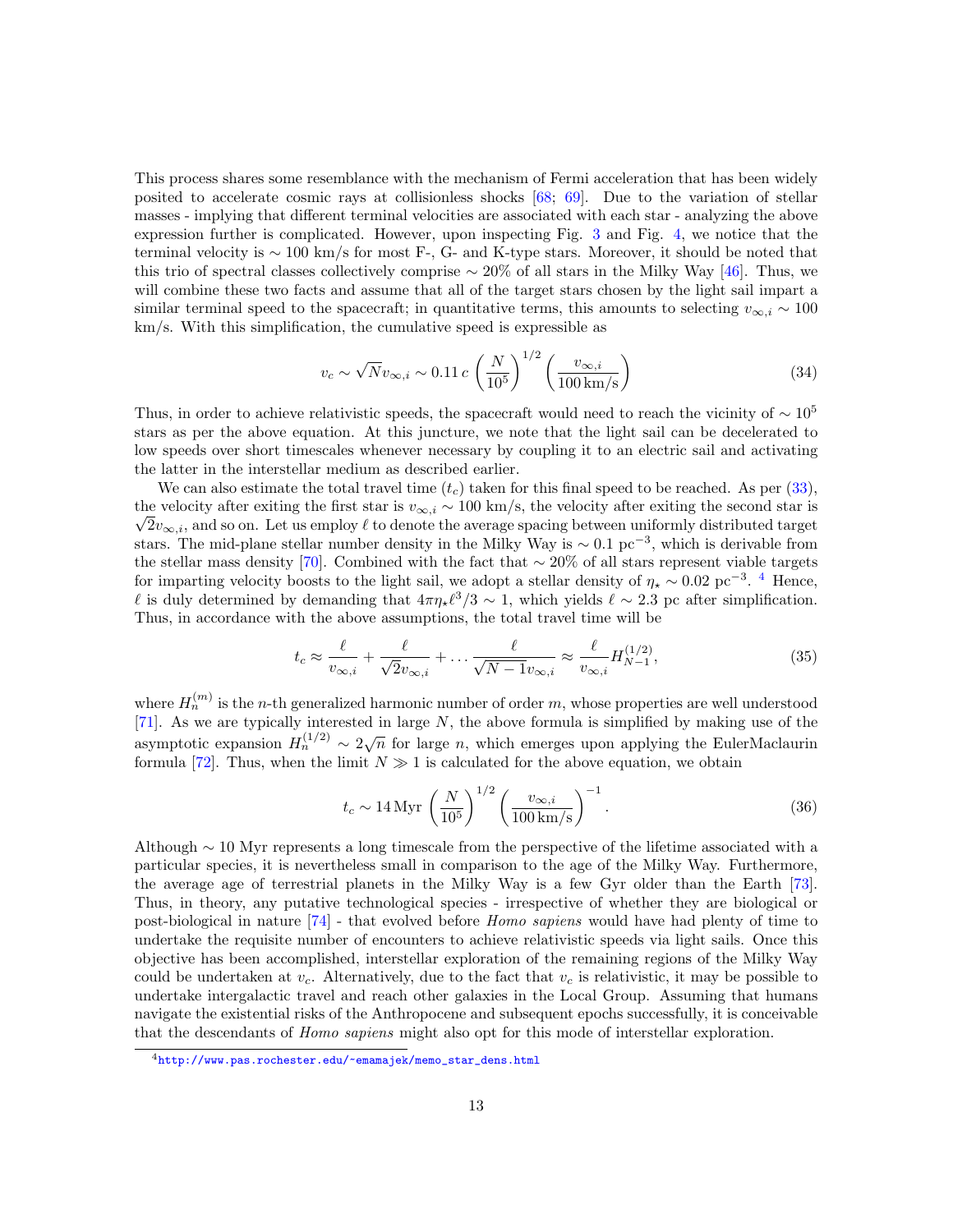### <span id="page-13-0"></span>4 Conclusions

We investigated the relative effectiveness of light sails powered by stellar radiation versus electric sails driven by stellar winds. We analyzed how the basic features of these two propulsion systems depend on stellar parameters (mass and rotation rate). To simplify our treatment, we chose to vary only the stellar mass and focused on F-, G-, K- and M-type stars, the last of which are the most abundant in the Milky Way.

We began by showing that the stellar wind pressure may dominate over the radiation pressure when the stellar mass obeys  $M_{\star} \leq 0.2 M_{\odot}$ . Subsequently, after calculating the initial acceleration and terminal speeds attained by the two propulsion systems, we showed that electric sails are likely to be more effective than light sails for the majority of F-, G-, K- and M-type stars. We found that the final velocities attained by electric sails (with minimal payload masses) do not exhibit a strong dependence (in certain cases) on the initial location from where they are launched. We also demonstrated that speeds of ∼ 500 km/s are potentially achievable via electric sails near K- and M-dwarfs. With regards to late-type M-dwarfs, they incur the potential disadvantage of not having sufficient radiation pressure to counterbalance the gravitational acceleration exerted by the host star, thus rendering light sails propelled by stellar radiation impractical.

Next, we studied the issue of deceleration engendered by the interstellar medium and showed that it can contribute significantly to the slowing down of electric sails. However, in the event that the electron gun is turned off in the interstellar medium, electric sails represent a promising avenue for undertaking interstellar exploration of stellar systems in the neighborhood of the origination point (i.e., at distances of ∼ 1-10 pc). Subsequently, we analyzed the prospects for interstellar travel by means of light sails driven by stellar radiation. We proposed a strategy by which such spacecraft can achieve progressively higher speeds via a series of repeated encounters with F-, G- and K-type stars.[5](#page-13-1) We showed that sampling  $\sim 10^5$  stars could enable light sails to achieve relativistic speeds of  $\sim 0.1 c$ and that this mechanism would require  $\sim 10$  Myr. While this constitutes a long timescale by human standards, it is not especially long in comparison to many astronomical and geological timescales. The ensuing relativistic light sails would be well-suited for engaging in interstellar exploration and even voyaging to neighboring galaxies.<sup>[6](#page-13-2)</sup>

Aside from the advantages outlined until now, there are several other benefits accruing from the deployment of electric sails. First, as the electric sail comprises a wire mesh, it has a much lower cross-sectional area with respect to a light sail of the same overall dimensions. Hence, it is relatively less susceptible to the deleterious effects of coronal mass ejections and stellar proton events near the star as well as dust grains and cosmic rays in the interstellar medium. Second, due to the low crosssectional area, modest dimensions of putative electric sails and the natural variability of stellar winds, it seems very unlikely that their presence will be readily detectable by the same methods proposed for exoplanets, such as radio emission via the electron-cyclotron maser instability [\[78\]](#page-19-8). On the whole, there are compelling grounds for supposing that technologically sophisticated species might opt to use this propulsion mechanism, especially if they wish to minimize their likelihood of being detected.<sup>[7](#page-13-3)</sup>

While our analysis supports the notion that electric sails are more advantageous vis- $\grave{a}$ -vis light sails for interplanetary and short-term interstellar travel, it is worth emphasizing that we are only dealing with light sails powered by stellar radiation. In contrast, as the ongoing example of Breakthrough Starshot illustrates, one can instead utilize a laser array to accelerate light sails to relativistic speeds.

<span id="page-13-1"></span> $5$ The increments arising from stellar radiation pressure may be supplemented by resorting to conventional orbital maneuvers such as gravitational slingshots and Oberth maneuvers.

<span id="page-13-2"></span> $6R$ elativistic spacecraft are also useful from the standpoint of executing directed panspermia efficiently [\[75;](#page-19-9) [76\]](#page-19-10), i.e., deliberately seeding other worlds with life [\[77\]](#page-19-11).

<span id="page-13-3"></span> $7$ This is a highly non-trivial question for humanity because there has been much debate as to whether deliberately broadcasting our presence would be detrimental or beneficial to us [\[79;](#page-19-12) [80;](#page-19-13) [81\]](#page-19-14).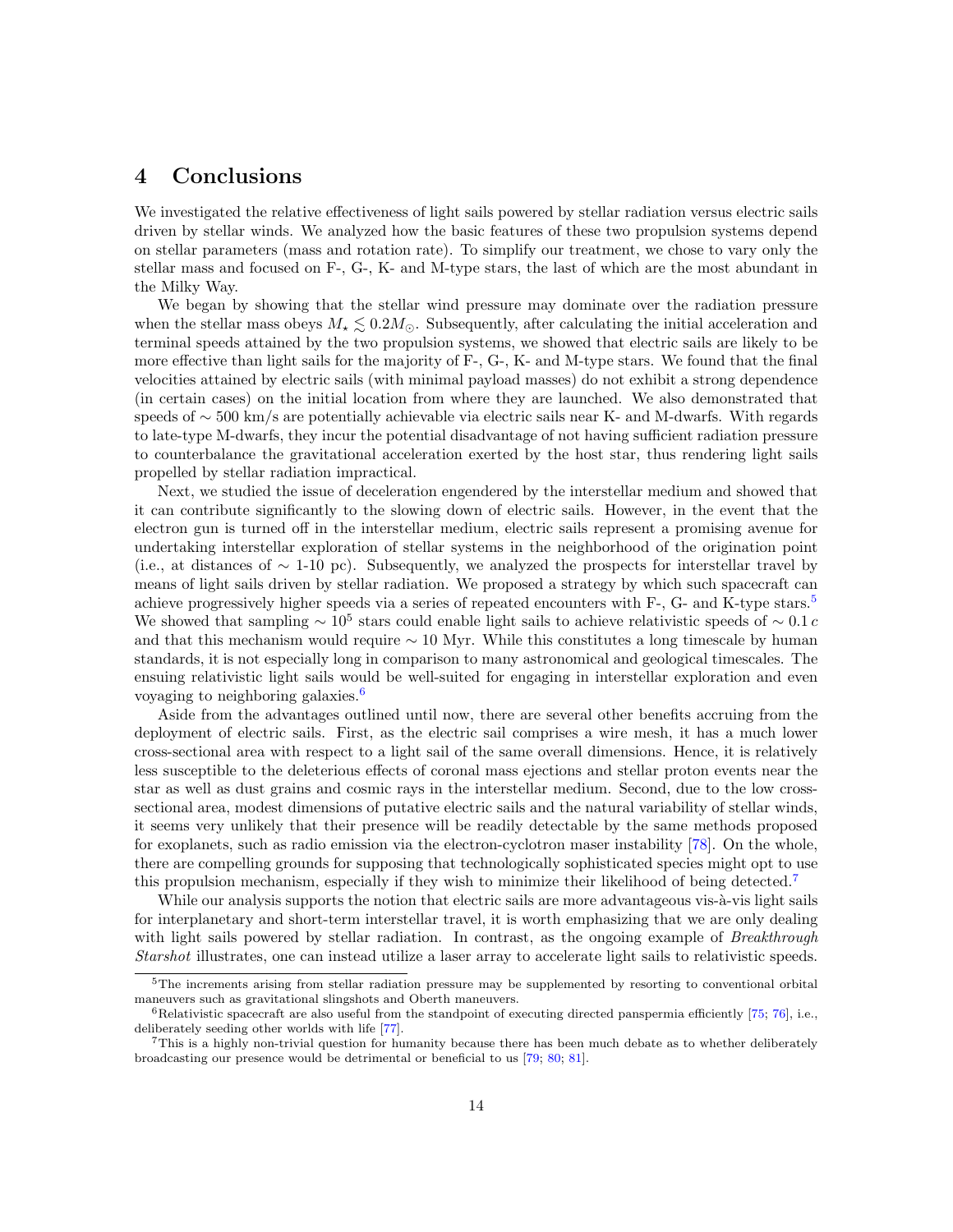Thus, for species with the objective of attaining relativistic spaceflight over a short time span, thereby obviating the necessity of embarking on a long-term sequence of velocity boosts, laser-driven light sails may prove to be an optimal solution. However, the downsides to using lasers to propel light sails are: (i) it is energetically very demanding, and (ii) it runs the risk of signalling the presence of the technological species in question [\[82;](#page-19-15) [83\]](#page-19-16).

In summary, we studied the feasibility of using electric sails and light sails driven by stellar winds and radiation, respectively. Our analysis indicated that electric sails represent a more effective and promising alternative to light sails, especially insofar as interplanetary travel is concerned. However, as our analysis neglected some notable stellar parameters (e.g., age-dependent rotation rate) and did not take a number of real-world engineering specifications and issues into account, further work is necessary in order to investigate and demonstrate the feasibility of electric sails as propulsion systems in the vicinity of low-mass stars.

# Acknowledgments

We thank the reviewers for their helpful feedback, which was helpful for improving the paper. This work was supported in part by the Breakthrough Prize Foundation, Harvard University's Faculty of Arts and Sciences, and the Institute for Theory and Computation (ITC) at Harvard University.

# References

- <span id="page-14-0"></span>[1] M. Perryman, The Exoplanet Handbook, 2nd Edition, Cambridge University Press, 2018 (2018).
- <span id="page-14-1"></span>[2] I. de Pater, J. J. Lissauer, Planetary Sciences, 2nd Edition, Cambridge University Press, 2015 (2015).
- <span id="page-14-2"></span>[3] Z. Merali, Shooting for a star, Science 352 (6289) (2016) 1040–1041 (May 2016).
- <span id="page-14-3"></span>[4] Z. Manchester, A. Loeb, Stability of a Light Sail Riding on a Laser Beam, Astrophys. J. Lett. 837 (2) (2017) L20 (Mar 2017). [doi:10.3847/2041-8213/aa619b](https://doi.org/10.3847/2041-8213/aa619b).
- <span id="page-14-4"></span>[5] H. A. Atwater, A. R. Davoyan, O. Ilic, D. Jariwala, M. C. Sherrott, C. M. Went, W. S. Whitney, J. Wong, Materials challenges for the Starshot lightsail, Nat. Mater. 17 (10) (2018) 861–867 (May 2018). [doi:10.1038/s41563-018-0075-8](https://doi.org/10.1038/s41563-018-0075-8).
- <span id="page-14-5"></span>[6] K. L. G. Parkin, The Breakthrough Starshot system model, Acta Astronaut. 152 (2018) 370–384 (Nov 2018). [doi:10.1016/j.actaastro.2018.08.035](https://doi.org/10.1016/j.actaastro.2018.08.035).
- <span id="page-14-6"></span>[7] I. A. Crawford, The Astronomical, Astrobiological and Planetary Science Case for Interstellar Spaceflight, J. Br. Interplanet. Soc. 62 (2009) 415–421 (Jan 2009).
- <span id="page-14-7"></span>[8] I. A. Crawford, Astrobiological Benefits of Human Space Exploration, Astrobiology 10 (6) (2010) 577–587 (Aug 2010). [doi:10.1089/ast.2010.0476](https://doi.org/10.1089/ast.2010.0476).
- <span id="page-14-8"></span>[9] E. F. Mallove, G. L. Matloff, The Starflight Handbook: A Pioneer's Guide to Interstellar Travel, John Wiley & Sons, Inc., 1989 (1989).
- <span id="page-14-9"></span>[10] P. Gilster, Centauri Dreams: Imagining and Planning Interstellar Exploration, Copernicus Books, 2004 (2004).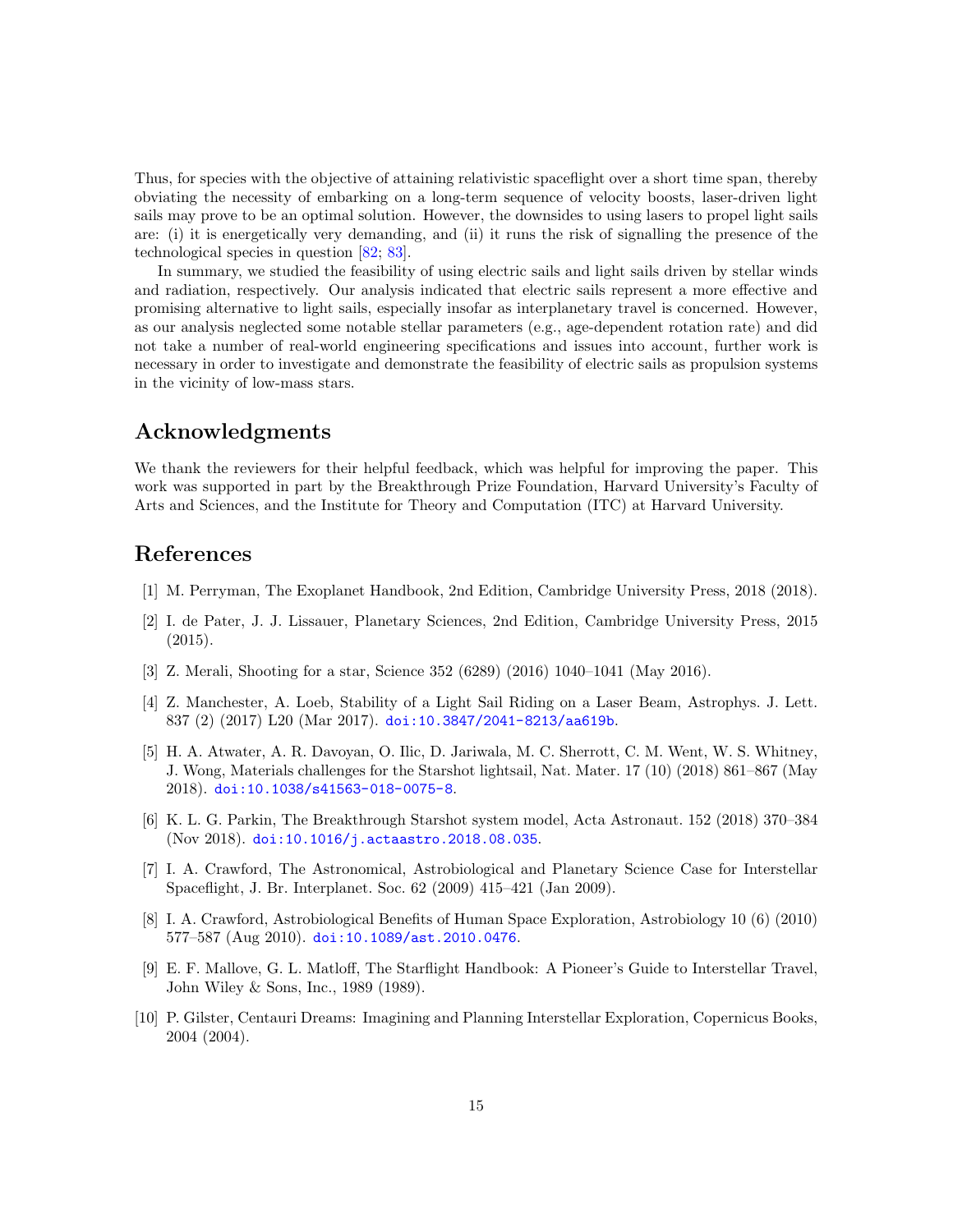- <span id="page-15-0"></span>[11] K. F. Long, Deep Space Propulsion: A Roadmap to Interstellar Flight, Springer-Verlag, 2012 (2012).
- <span id="page-15-1"></span>[12] C. R. McInnes, Solar Sailing: Technology, Dynamics and Mission Applications, Springer-Verlag, 1999 (1999).
- <span id="page-15-2"></span>[13] B. Fu, E. Sperber, F. Eke, Solar sail technology-A state of the art review, Prog. Aerosp. Sci. 86 (2016) 1–19 (Oct 2016). [doi:10.1016/j.paerosci.2016.07.001](https://doi.org/10.1016/j.paerosci.2016.07.001).
- <span id="page-15-3"></span>[14] A. Macchi, C. Livi, A. Sgattoni, Radiation pressure acceleration: perspectives and limits, J. Instrum. 12 (4) (2017) C04016 (Apr 2017). [doi:10.1088/1748-0221/12/04/C04016](https://doi.org/10.1088/1748-0221/12/04/C04016).
- <span id="page-15-4"></span>[15] R. M. Zubrin, D. G. Andrews, Magnetic Sails and Interplanetary Travel, J. Spacecraft Rockets 28 (2) (1991) 197–203 (Mar 1991). [doi:10.2514/3.26230](https://doi.org/10.2514/3.26230).
- <span id="page-15-5"></span>[16] P. Janhunen, Electric Sail for Spacecraft Propulsion, J. Propul. Power 20 (4) (2004) 763–764 (2004). [doi:10.2514/1.8580](https://doi.org/10.2514/1.8580).
- <span id="page-15-6"></span>[17] N. Perakis, A. M. Hein, Combining Magnetic and Electric Sails for Interstellar Deceleration, Acta Astronaut. 128 (2016) 13–20 (Jul 2016). [doi:10.1016/j.actaastro.2016.07.005](https://doi.org/10.1016/j.actaastro.2016.07.005).
- <span id="page-15-7"></span>[18] P. Janhunen, P. K. Toivanen, J. Polkko, S. Merikallio, P. Salminen, E. Haeggström, H. Seppänen, R. Kurppa, J. Ukkonen, S. Kiprich, G. Thornell, H. Kratz, L. Richter, O. Krömer, R. Rosta, M. Noorma, J. Envall, S. Lätt, G. Mengali, A. A. Quarta, H. Koivisto, O. Tarvainen, T. Kalvas, J. Kauppinen, A. Nuottajärvi, A. Obraztsov, Electric solar wind sail: Toward test missions, Rev. Sci. Instrum. 81 (11) (2010) 111301–111301–11 (Nov 2010). [doi:10.1063/1.3514548](https://doi.org/10.1063/1.3514548).
- <span id="page-15-8"></span>[19] A. A. Quarta, G. Mengali, Electric Sail Mission Analysis for Outer Solar System Exploration, J. Guid. Control Dyn. 33 (3) (2010) 740–755 (May 2010). [doi:10.2514/1.47006](https://doi.org/10.2514/1.47006).
- <span id="page-15-9"></span>[20] H. Seppänen, T. Rauhala, S. Kiprich, J. Ukkonen, M. Simonsson, R. Kurppa, P. Janhunen, E. Hæggström, One kilometer (1 km) electric solar wind sail tether produced automatically, Rev. Sci. Instrum. 84 (9) (2013) 095102–095102–4 (Sep 2013). [doi:10.1063/1.4819795](https://doi.org/10.1063/1.4819795).
- <span id="page-15-10"></span>[21] P. Janhunen, S. Merikallio, M. Paton, EMMI-Electric solar wind sail facilitated Manned Mars Initiative, Acta Astronaut. 113 (2015) 22–28 (Aug 2015). [doi:10.1016/j.actaastro.2015.03.](https://doi.org/10.1016/j.actaastro.2015.03.029) [029](https://doi.org/10.1016/j.actaastro.2015.03.029).
- <span id="page-15-11"></span>[22] P. Toivanen, P. Janhunen, Thrust vectoring of an electric solar wind sail with a realistic sail shape, Acta Astronaut. 131 (2017) 145–151 (Feb 2017). [doi:10.1016/j.actaastro.2016.11.027](https://doi.org/10.1016/j.actaastro.2016.11.027).
- <span id="page-15-12"></span>[23] M. Bassetto, G. Mengali, A. A. Quarta, Attitude dynamics of an electric sail model with a realistic shape, Acta Astronaut. 159 (2019) 250–257 (Jun 2019). [doi:10.1016/j.actaastro.2019.03.](https://doi.org/10.1016/j.actaastro.2019.03.064) [064](https://doi.org/10.1016/j.actaastro.2019.03.064).
- <span id="page-15-13"></span>[24] E. Böhm-Vitense, Introduction to Stellar Astrophysics, Vol. 3, Cambridge University Press, 1992 (Jan. 1992).
- <span id="page-15-14"></span>[25] M. Salaris, S. Cassisi, Evolution of Stars and Stellar Populations, John Wiley & Sons, Ltd, 2005 (2005).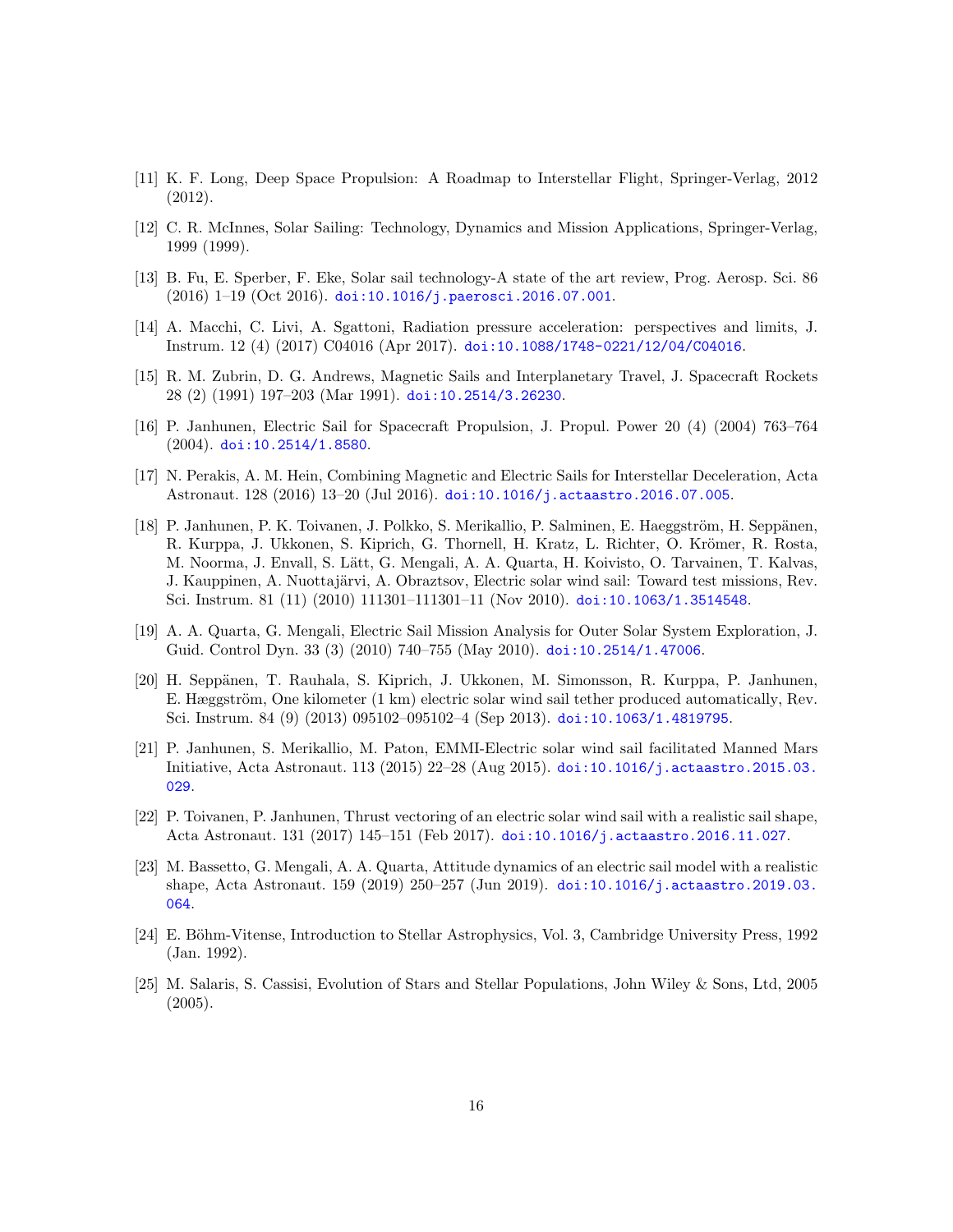- <span id="page-16-0"></span>[26] T. S. Boyajian, K. von Braun, G. van Belle, H. A. McAlister, T. A. ten Brummelaar, S. R. Kane, P. S. Muirhead, J. Jones, R. White, G. Schaefer, D. Ciardi, T. Henry, M. López-Morales, S. Ridgway, D. Gies, W.-C. Jao, B. Rojas-Ayala, J. R. Parks, L. Sturmann, J. Sturmann, N. H. Turner, C. Farrington, P. J. Goldfinger, D. H. Berger, Stellar Diameters and Temperatures. II. Main-sequence K- and M-stars, Astrophys. J. 757 (2) (2012) 112 (Oct 2012). [doi:10.1088/](https://doi.org/10.1088/0004-637X/757/2/112) [0004-637X/757/2/112](https://doi.org/10.1088/0004-637X/757/2/112).
- <span id="page-16-1"></span>[27] M. Lingam, A. Loeb, Limitations of Chemical Propulsion for Interstellar Escape from Habitable Zones Around Low-mass Stars, Res. Notes AAS 2 (3) (2018) 154 (Aug 2018). [doi:10.3847/](https://doi.org/10.3847/2515-5172/aadcf4) [2515-5172/aadcf4](https://doi.org/10.3847/2515-5172/aadcf4).
- <span id="page-16-2"></span>[28] S. H. Dole, Habitable planets for man, Blaisdell Pub. Co., 1964 (1964).
- <span id="page-16-3"></span>[29] J. F. Kasting, D. P. Whitmire, R. T. Reynolds, Habitable Zones around Main Sequence Stars, Icarus 101 (1) (1993) 108–128 (Jan 1993). [doi:10.1006/icar.1993.1010](https://doi.org/10.1006/icar.1993.1010).
- <span id="page-16-4"></span>[30] R. K. Kopparapu, R. Ramirez, J. F. Kasting, V. Eymet, T. D. Robinson, S. Mahadevan, R. C. Terrien, S. Domagal-Goldman, V. Meadows, R. Deshpande, Habitable Zones around Main-sequence Stars: New Estimates, Astrophys. J. 765 (2) (2013) 131 (Mar 2013). [doi:](https://doi.org/10.1088/0004-637X/765/2/131) [10.1088/0004-637X/765/2/131](https://doi.org/10.1088/0004-637X/765/2/131).
- <span id="page-16-5"></span>[31] R. Ramirez, D. S. Abbot, Y. Fujii, K. Hamano, E. Kite, A. Levi, M. Lingam, T. Lueftinger, T. D. Robinson, A. Rushby, L. Schaefer, E. Tasker, G. Vladilo, R. D. Wordsworth, Habitable zone predictions and how to test them, Bull. Am. Astron. Soc. 51 (3) (2019) 31 (May 2019).
- <span id="page-16-6"></span>[32] T. I. Gombosi, B. van der Holst, W. B. Manchester, I. V. Sokolov, Extended MHD modeling of the steady solar corona and the solar wind, Living Rev. Solar Phys. 15 (1) (2018) 4 (Jul 2018). [doi:10.1007/s41116-018-0014-4](https://doi.org/10.1007/s41116-018-0014-4).
- <span id="page-16-7"></span>[33] S. R. Cranmer, S. H. Saar, Testing a Predictive Theoretical Model for the Mass Loss Rates of Cool Stars, Astrophys. J. 741 (1) (2011) 54 (Nov 2011). [doi:10.1088/0004-637X/741/1/54](https://doi.org/10.1088/0004-637X/741/1/54).
- <span id="page-16-8"></span>[34] C. P. Johnstone, M. Güdel, T. Lüftinger, G. Toth, I. Brott, Stellar winds on the main-sequence. I. Wind model, Astron. Astrophys. 577 (2015) A27 (May 2015). [doi:10.1051/0004-6361/](https://doi.org/10.1051/0004-6361/201425300) [201425300](https://doi.org/10.1051/0004-6361/201425300).
- <span id="page-16-9"></span>[35] E. Marsch, Kinetic Physics of the Solar Corona and Solar Wind, Living Rev. Solar Phys. 3 (1) (2006) 1 (Jul 2006). [doi:10.12942/lrsp-2006-1](https://doi.org/10.12942/lrsp-2006-1).
- <span id="page-16-10"></span>[36] R. Schunk, A. Nagy, Ionospheres: Physics, Plasma Physics, and Chemistry, Cambridge Atmospheric and Space Science Series, Cambridge University Press, 2009 (2009). [doi:10.1017/](https://doi.org/10.1017/CBO9780511635342) [CBO9780511635342](https://doi.org/10.1017/CBO9780511635342).
- <span id="page-16-11"></span>[37] M. Gillon, A. H. M. J. Triaud, B.-O. Demory, E. Jehin, E. Agol, K. M. Deck, S. M. Lederer, J. de Wit, A. Burdanov, J. G. Ingalls, E. Bolmont, J. Leconte, S. N. Raymond, F. Selsis, M. Turbet, K. Barkaoui, A. Burgasser, M. R. Burleigh, S. J. Carey, A. Chaushev, C. M. Copperwheat, L. Delrez, C. S. Fernand es, D. L. Holdsworth, E. J. Kotze, V. Van Grootel, Y. Almleaky, Z. Benkhaldoun, P. Magain, D. Queloz, Seven temperate terrestrial planets around the nearby ultracool dwarf star TRAPPIST-1, Nature 542 (7642) (2017) 456–460 (Feb 2017). [doi:10.1038/](https://doi.org/10.1038/nature21360) [nature21360](https://doi.org/10.1038/nature21360).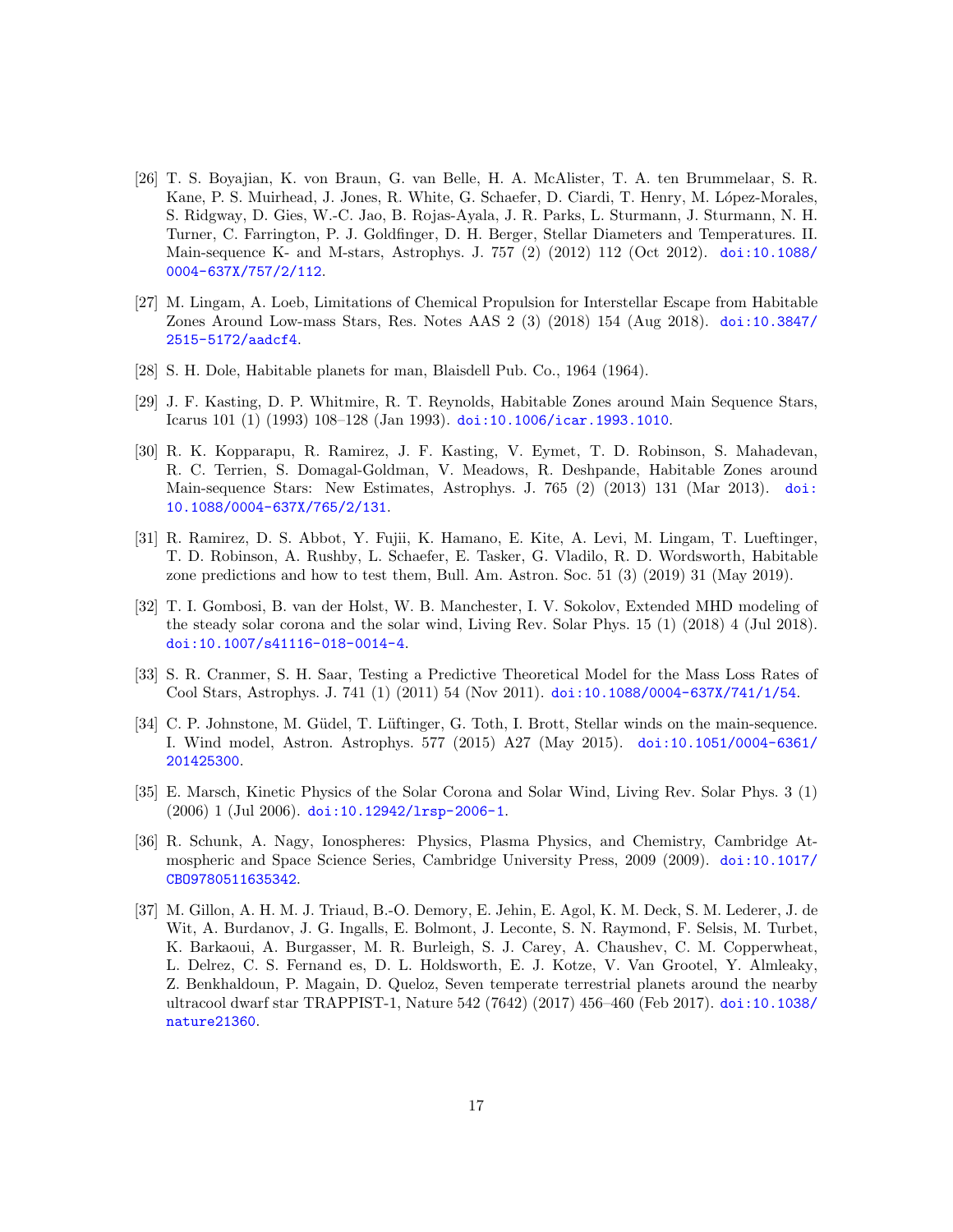- <span id="page-17-0"></span>[38] G. Anglada-Escudé, P. J. Amado, J. Barnes, Z. M. Berdiñas, R. P. Butler, G. A. L. Coleman, I. de La Cueva, S. Dreizler, M. Endl, B. Giesers, S. V. Jeffers, J. S. Jenkins, H. R. A. Jones, M. Kiraga, M. Kürster, M. J. López-González, C. J. Marvin, N. Morales, J. Morin, R. P. Nelson, J. L. Ortiz, A. Ofir, S.-J. Paardekooper, A. Reiners, E. Rodríguez, C. Rodríguez-López, L. F. Sarmiento, J. P. Strachan, Y. Tsapras, M. Tuomi, M. Zechmeister, A terrestrial planet candidate in a temperate orbit around Proxima Centauri, Nature 536 (7617) (2016) 437–440 (Aug 2016). [doi:10.1038/nature19106](https://doi.org/10.1038/nature19106).
- <span id="page-17-1"></span>[39] C. Garraffo, J. J. Drake, O. Cohen, The Space Weather of Proxima Centauri b, Astrophys. J. Lett. 833 (1) (2016) L4 (Dec. 2016). [doi:10.3847/2041-8205/833/1/L4](https://doi.org/10.3847/2041-8205/833/1/L4).
- <span id="page-17-2"></span>[40] C. Dong, M. Lingam, Y. Ma, O. Cohen, Is Proxima Centauri b Habitable? A Study of Atmospheric Loss, Astrophys. J. Lett. 837 (2) (2017) L26 (Mar. 2017). [doi:10.3847/2041-8213/](https://doi.org/10.3847/2041-8213/aa6438) [aa6438](https://doi.org/10.3847/2041-8213/aa6438).
- <span id="page-17-3"></span>[41] C. Dong, M. Jin, M. Lingam, V. S. Airapetian, Y. Ma, B. van der Holst, Atmospheric escape from the TRAPPIST-1 planets and implications for habitability, Proc. Natl. Acad. Sci. USA 115 (2) (2018) 260–265 (Jan. 2018). [doi:10.1073/pnas.1708010115](https://doi.org/10.1073/pnas.1708010115).
- <span id="page-17-4"></span>[42] B. E. Wood, H. R. M¨uller, G. P. Zank, J. L. Linsky, S. Redfield, New Mass-Loss Measurements from Astrospheric Ly- $\alpha$  Absorption, Astrophys. J. Lett. 628 (2) (2005) L143–L146 (Aug 2005). [doi:10.1086/432716](https://doi.org/10.1086/432716).
- <span id="page-17-5"></span>[43] D. O'Fionnagáin, A. A. Vidotto, The solar wind in time: a change in the behaviour of older winds?, Mon. Not. R. Astron. Soc. 476 (2) (2018) 2465–2475 (May 2018). [doi:10.1093/mnras/](https://doi.org/10.1093/mnras/sty394) [sty394](https://doi.org/10.1093/mnras/sty394).
- <span id="page-17-6"></span>[44] J. Linsky, Host Stars and their Effects on Exoplanet Atmospheres, Vol. 955 of Lecture Notes in Physics, Springer, 2019 (2019). [doi:10.1007/978-3-030-11452-7](https://doi.org/10.1007/978-3-030-11452-7).
- <span id="page-17-7"></span>[45] K. P. Schröder, M. Cuntz, A New Version of Reimers' Law of Mass Loss Based on a Physical Approach, Astrophys. J. Lett. 630 (1) (2005) L73–L76 (Sep 2005). [doi:10.1086/491579](https://doi.org/10.1086/491579).
- <span id="page-17-8"></span>[46] P. Kroupa, On the variation of the initial mass function, Mon. Not. R. Astron. Soc. 322 (2) (2001) 231–246 (Apr 2001). [doi:10.1046/j.1365-8711.2001.04022.x](https://doi.org/10.1046/j.1365-8711.2001.04022.x).
- <span id="page-17-9"></span>[47] C. P. Johnstone, M. Güdel, I. Brott, T. Lüftinger, Stellar winds on the main-sequence. II. The evolution of rotation and winds, Astron. Astrophys. 577 (2015) A28 (May 2015). [doi:10.1051/](https://doi.org/10.1051/0004-6361/201425301) [0004-6361/201425301](https://doi.org/10.1051/0004-6361/201425301).
- <span id="page-17-10"></span>[48] M. Lingam, A. Loeb, Physical constraints on the likelihood of life on exoplanets, Int. J. Astrobiol. 17 (2) (2018) 116–126 (Apr. 2018). [doi:10.1017/S1473550417000179](https://doi.org/10.1017/S1473550417000179).
- <span id="page-17-11"></span>[49] B. J. Wargelin, J. J. Drake, Stringent X-Ray Constraints on Mass Loss from Proxima Centauri, Astrophys. J. 578 (1) (2002) 503–514 (Oct 2002). [doi:10.1086/342270](https://doi.org/10.1086/342270).
- <span id="page-17-12"></span>[50] J. J. Drake, O. Cohen, S. Yashiro, N. Gopalswamy, Implications of Mass and Energy Loss due to Coronal Mass Ejections on Magnetically Active Stars, Astrophys. J. 764 (2) (2013) 170 (Feb. 2013). [doi:10.1088/0004-637X/764/2/170](https://doi.org/10.1088/0004-637X/764/2/170).
- <span id="page-17-13"></span>[51] S. R. Cranmer, Mass-loss Rates from Coronal Mass Ejections: A Predictive Theoretical Model for Solar-type Stars, Astrophys. J. 840 (2) (2017) 114 (May 2017). [doi:10.3847/1538-4357/aa6f0e](https://doi.org/10.3847/1538-4357/aa6f0e).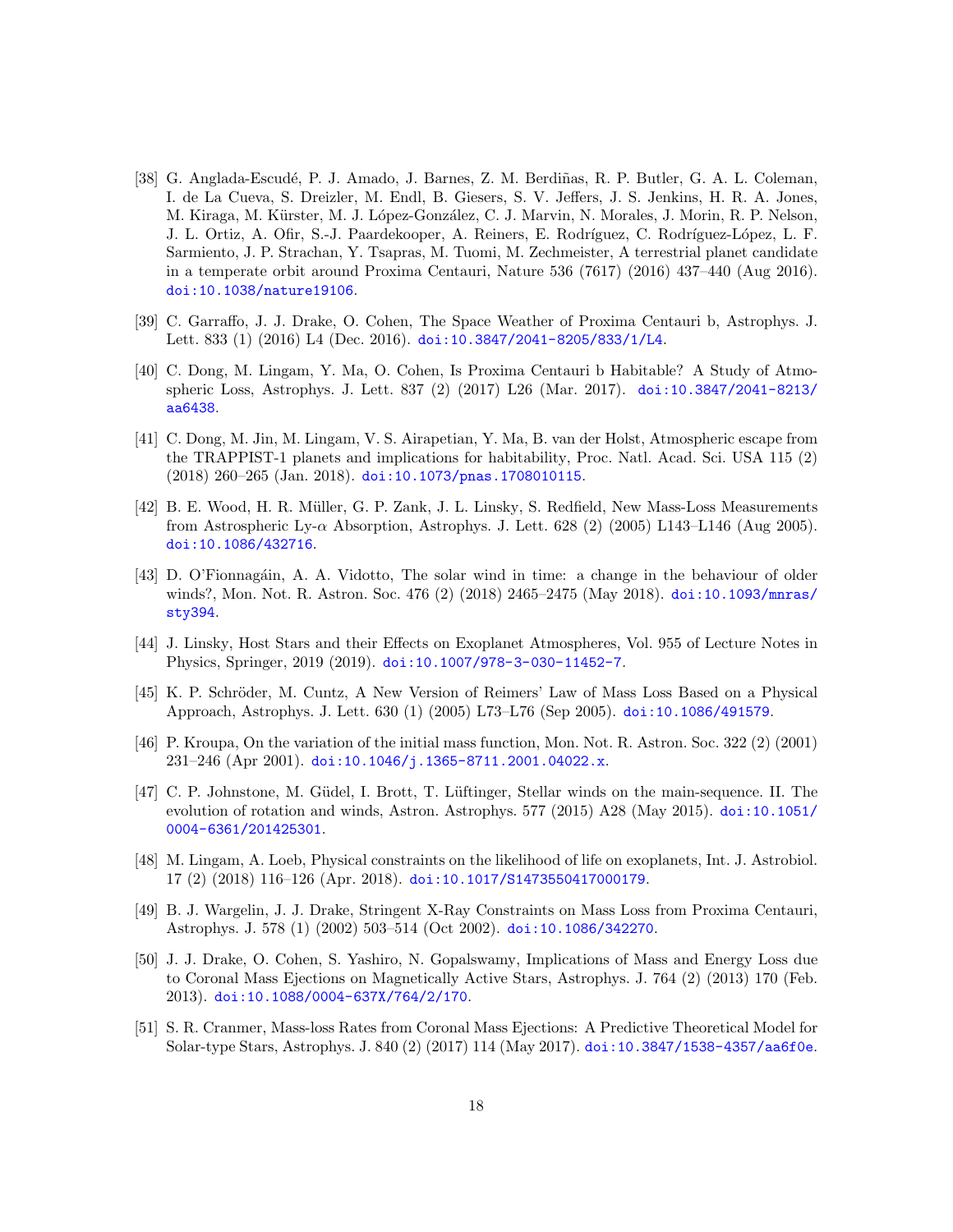- <span id="page-18-0"></span>[52] M. Lingam, A. Loeb, Colloquium: Physical constraints for the evolution of life on exoplanets, Rev. Mod. Phys. 91 (2) (2019) 021002 (Apr 2019). [doi:10.1103/RevModPhys.91.021002](https://doi.org/10.1103/RevModPhys.91.021002).
- <span id="page-18-1"></span>[53] A. Skumanich, Time Scales for CA II Emission Decay, Rotational Braking, and Lithium Depletion, Astrophys. J. 171 (1972) 565 (Feb 1972). [doi:10.1086/151310](https://doi.org/10.1086/151310).
- <span id="page-18-2"></span>[54] C. J. Schrijver, C. Zwaan, Solar and Stellar Magnetic Activity, Cambridge University Press, 2008 (2008).
- <span id="page-18-3"></span>[55] B. E. Wood, H.-R. M¨uller, G. P. Zank, J. L. Linsky, Measured Mass-Loss Rates of Solar-like Stars as a Function of Age and Activity, Astrophys. J. 574 (1) (2002) 412–425 (Jul 2002). [doi:](https://doi.org/10.1086/340797) [10.1086/340797](https://doi.org/10.1086/340797).
- <span id="page-18-4"></span>[56] C. Dong, Y. Lee, Y. Ma, M. Lingam, S. Bougher, J. Luhmann, S. Curry, G. Toth, A. Nagy, V. Tenishev, X. Fang, D. Mitchell, D. Brain, B. Jakosky, Modeling Martian Atmospheric Losses over Time: Implications for Exoplanetary Climate Evolution and Habitability, Astrophys. J. Lett. 859 (1) (2018) L14 (May 2018). [doi:10.3847/2041-8213/aac489](https://doi.org/10.3847/2041-8213/aac489).
- <span id="page-18-5"></span>[57] E. R. Newton, N. Mondrik, J. Irwin, J. G. Winters, D. Charbonneau, New Rotation Period Measurements for M Dwarfs in the Southern Hemisphere: An Abundance of Slowly Rotating, Fully Convective Stars, Astron. J. 156 (5) (2018) 217 (Nov 2018). [doi:10.3847/1538-3881/](https://doi.org/10.3847/1538-3881/aad73b) [aad73b](https://doi.org/10.3847/1538-3881/aad73b).
- <span id="page-18-6"></span>[58] P. Janhunen, A. Sandroos, Simulation study of solar wind push on a charged wire: basis of solar wind electric sail propulsion, Ann. Geophys. 25 (3) (2007) 755–767 (Mar 2007). [doi:](https://doi.org/10.5194/angeo-25-755-2007) [10.5194/angeo-25-755-2007](https://doi.org/10.5194/angeo-25-755-2007).
- <span id="page-18-7"></span>[59] P. K. Toivanen, P. Janhunen, Electric Sailing under Observed Solar Wind Conditions, Astrophys. Space Sci. Trans. 5 (1) (2009) 61–69 (Oct 2009). [doi:10.5194/astra-5-61-2009](https://doi.org/10.5194/astra-5-61-2009).
- <span id="page-18-8"></span>[60] G. Le Chat, K. Issautier, N. Meyer-Vernet, S. Hoang, Large-Scale Variation of Solar Wind Electron Properties from Quasi-Thermal Noise Spectroscopy: Ulysses Measurements, Solar Phys. 271 (1-2) (2011) 141–148 (Jul 2011). [doi:10.1007/s11207-011-9797-3](https://doi.org/10.1007/s11207-011-9797-3).
- <span id="page-18-9"></span>[61] J. A. Newbury, C. T. Russell, J. L. Phillips, S. P. Gary, Electron temperature in the ambient solar wind: Typical properties and a lower bound at 1 AU, J. Geophys. Res. 103 (A5) (1998) 9553–9566 (May 1998). [doi:10.1029/98JA00067](https://doi.org/10.1029/98JA00067).
- <span id="page-18-10"></span>[62] V. See, M. Jardine, A. A. Vidotto, P. Petit, S. C. Marsden, S. V. Jeffers, J. D. do Nascimento, The effects of stellar winds on the magnetospheres and potential habitability of exoplanets, Astron. Astrophys. 570 (2014) A99 (Oct 2014). [doi:10.1051/0004-6361/201424323](https://doi.org/10.1051/0004-6361/201424323).
- <span id="page-18-11"></span>[63] D. A. Vallado, Fundamentals of Astrodynamics and Applications, 2nd Edition, Kluwer Academic Publishers, 2001 (2001).
- <span id="page-18-12"></span>[64] J. E. Prussing, B. A. Conway, Orbital Mechanics, 2nd Edition, Oxford University Press, 2012 (2012).
- <span id="page-18-13"></span>[65] B. T. Draine, Physics of the Interstellar and Intergalactic Medium, Princeton Series in Astrophysics, Princeton University Press, 2011 (2011).
- <span id="page-18-14"></span>[66] T. Hoang, A. Lazarian, B. Burkhart, A. Loeb, The Interaction of Relativistic Spacecrafts with the Interstellar Medium, Astrophys. J. 837 (1) (2017) 5 (Mar 2017). [doi:10.3847/1538-4357/](https://doi.org/10.3847/1538-4357/aa5da6) [aa5da6](https://doi.org/10.3847/1538-4357/aa5da6).